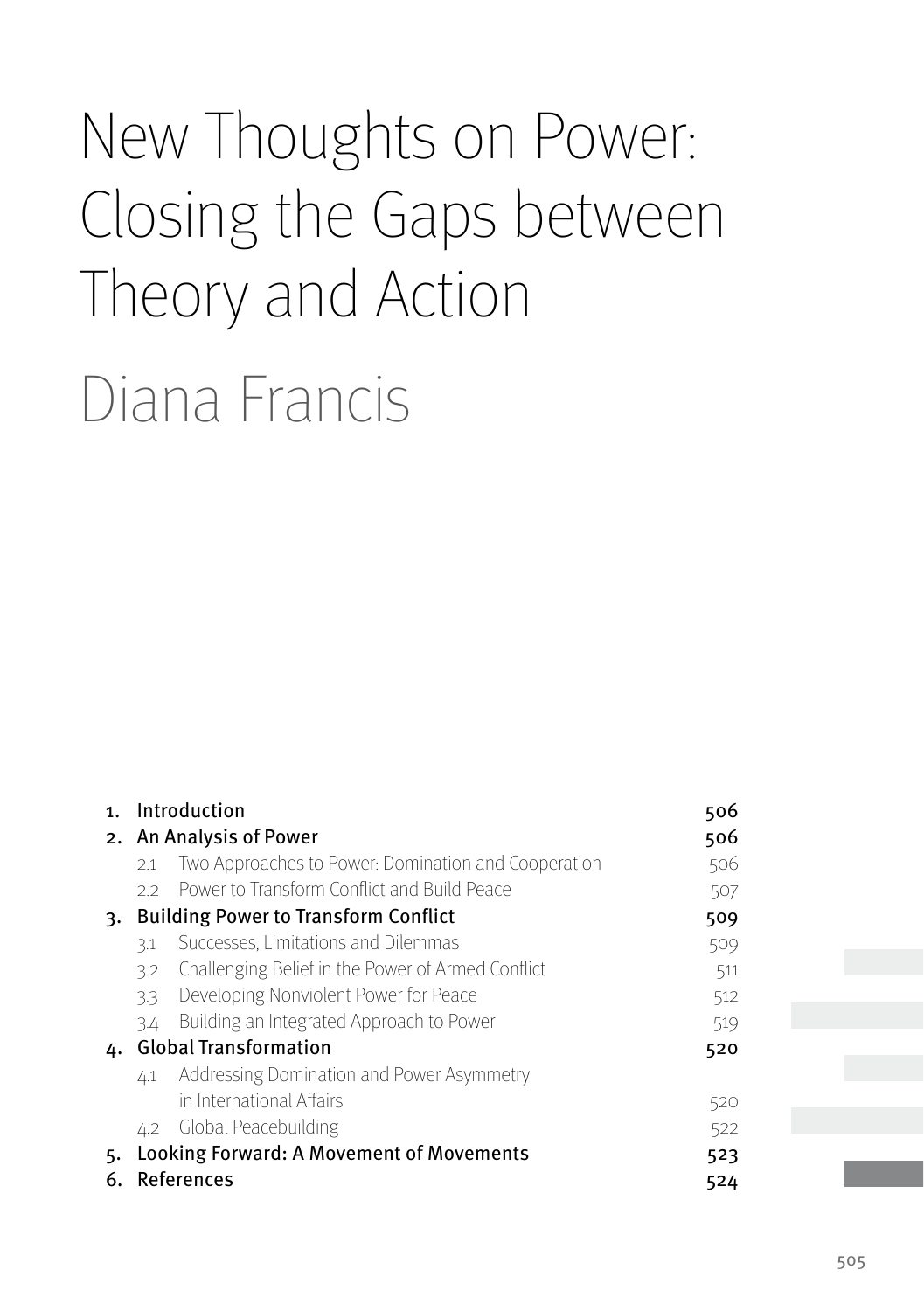# <span id="page-1-0"></span>1. Introduction

Much has been thought and written in recent years about the impact of conflict transformation work on "conflict writ large". We have been confronted with the limitations of our power for good and are struggling to find ways to overcome them: by increasing the scale of our work, for instance, or improving our "theories of change" and consequent strategies. Major efforts have been made to develop theory about how things really work, and to do so on the basis of practice as well as study.1 All this is valuable. Yet it is localised fire-fighting that does not address the cause of the widespread and seemingly unstoppable outbreak of fires. I am convinced that if we are to make a substantial difference to conflict writ large we must pay more attention to conflict writ much larger: that is, to the global phenomenon of militarism and the model of power from which it arises. This in turn will require us to strengthen our own practice.

I am an activist, as well as a professional practitioner and theoretician. From this combined perspective, in this essay I go beyond reflection on the state of the art of conflict transformation to a broader reflection on power as exercised within the world at large. I begin with a section of analysis of radically different approaches to power and their manifestations. In the next section I consider how to strengthen the power of conflict transformation at the local and national level. And in the penultimate section I discuss the global transformation of conflict and power, ending with a set of challenges for the future. The nature and impact of violent and nonviolent power, and the need to address or transcend power asymmetries, are constant themes. Another is comparison between the power of nonviolence and that of militarism. I argue that if we are to achieve our goals we need to choose between them.

# 2. An Analysis of Power

## 2.1 Two Approaches to Power: Domination and Cooperation

As Riane Eisler (1990) argues, hierarchical systems are based on the principle of domination, as against cooperation. These two principles of power are present (or potentially so) in all power relations, including gender relations (Francis 2004a; Cockburn 2007; Weiss 2004). I believe they are founded in two radically different world views that inform all human relationships and are

<sup>1</sup> Extensive programmes to this aim are run, for example, by CDA Collaborative Learning Projects (see www.cdainc. com/cdawww/publication.php) and the Applied Conflict Transformation initiative of Responding to Conflict (see www.respond.org/pages/acts).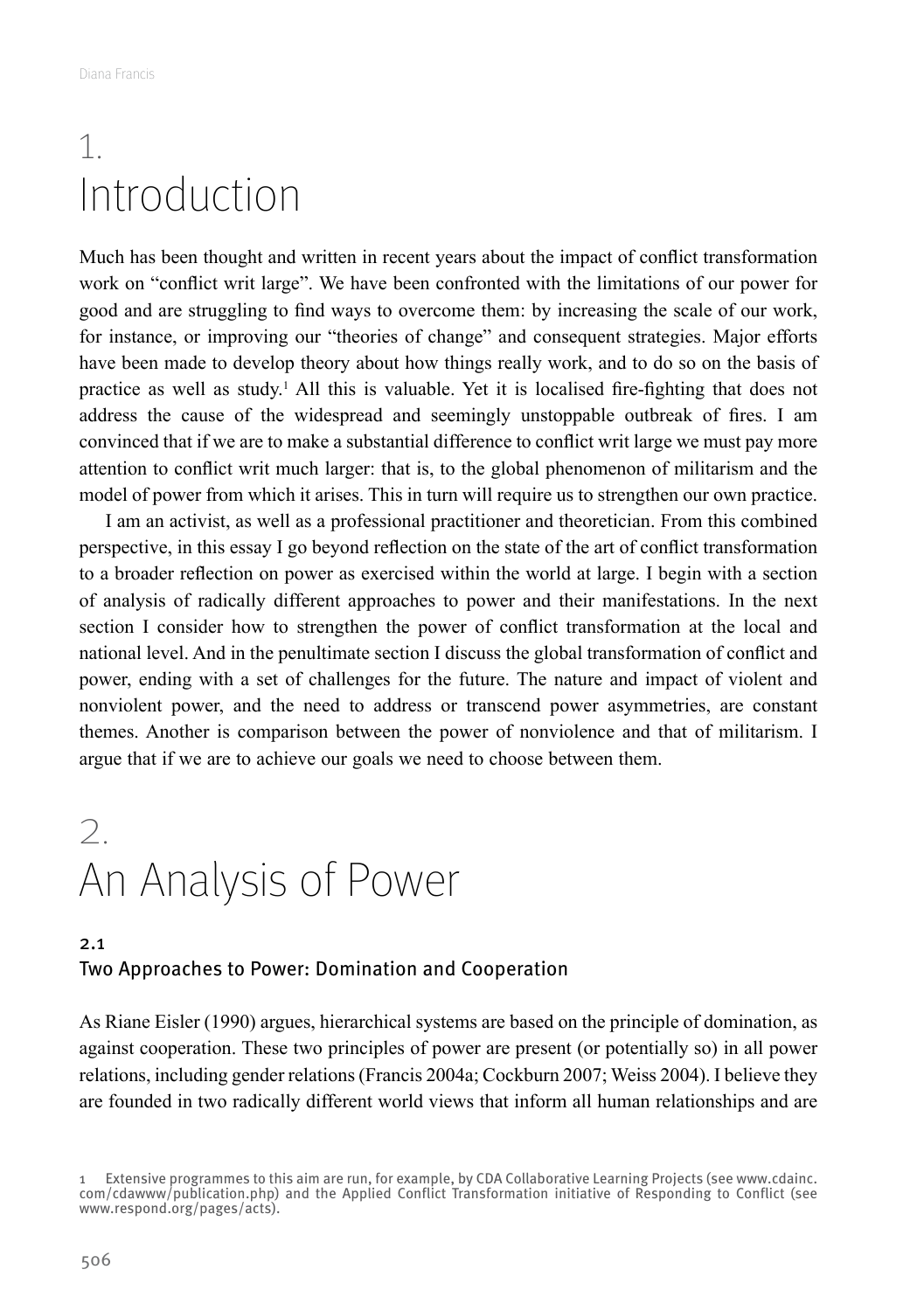<span id="page-2-0"></span>profoundly relevant to our consideration of conflict: its motivations, the ways in which it is conducted and our responses to it.

On the one hand there is a view of life that is based on the notion of a contest for survival – 'eat or be eaten'; on the other there is an orientation that is grounded in a deep sense of interdependence (Francis 2010, 73). The former world view frames life's goals in terms of one's own success, with a clear distinction between 'us' on the one hand and 'them' on the other. This view drives the quest for domination, "power over". It seeks and exploits asymmetries of power. The world view based on interdependence is orientated towards general wellbeing. It promotes an inclusive and cooperative attitude to relationships in which power is 'pooled' and becomes "power with", so that the question of symmetry or asymmetry is transcended.

To set out this dichotomy is not to say that any one of us is only and always guided by one of these two orientations: rather that people and systems usually tend more to one than the other and that in given circumstances there is a fundamental choice to be made, both morally and practically, over which is to be preferred and prioritised. For example, in 'modern' societies the domination model produces adversarial systems for legal justice and politics. But there are also contexts in which justice is sought through community processes and public affairs that are participatory and consensual.

It is often assumed that war, which epitomises the dominatory approach to relationships, is an institution that goes back to the earliest days of humankind, but that is not so. There is a long history of warless societies (Kelly 2000). Anthropologist Brian Ferguson (2003), reviewing a vast body of evidence, concludes that war, as a relatively recent phenomenon in the evolution of our species, can be associated with the development of larger and more bounded human groupings and hierarchical social patterns. Patriarchy is, as its name indicates, a hierarchical system. It underlies and is interwoven with other hierarchies, both social and political. The association between war and masculinity is a profound influence for the glorification of war. By the same token, creating different concepts of strength and power and different symbols of them can transform our understanding of both gender and war. (For a fuller discussion of the relationship between gender and power in conflict transformation, see my contribution to the first Berghof Handbook (Francis 2004b), or that of Cilja Harders in this volume.)

### 2.2 Power to Transform Conflict and Build Peace

Conflict transformation and "true peacebuilding" (Francis 2010, 75) are founded in the "interdependence approach" to life. Given that no path in human relationships is smooth or uncomplicated, and that even the legitimate needs of one group can compete with those of another, conflict is inevitable. The model of power that is implicit in conflict transformation is cooperative. This is reflected in its processes and in its goal, which is the good of all – not the victory of some at the expense of others. For conflict to be resolved, its parties must work together to find ways in which the needs of all can be satisfied so that the conflict itself is transformed or transcended (though "satisfaction" must be understood as a relative rather than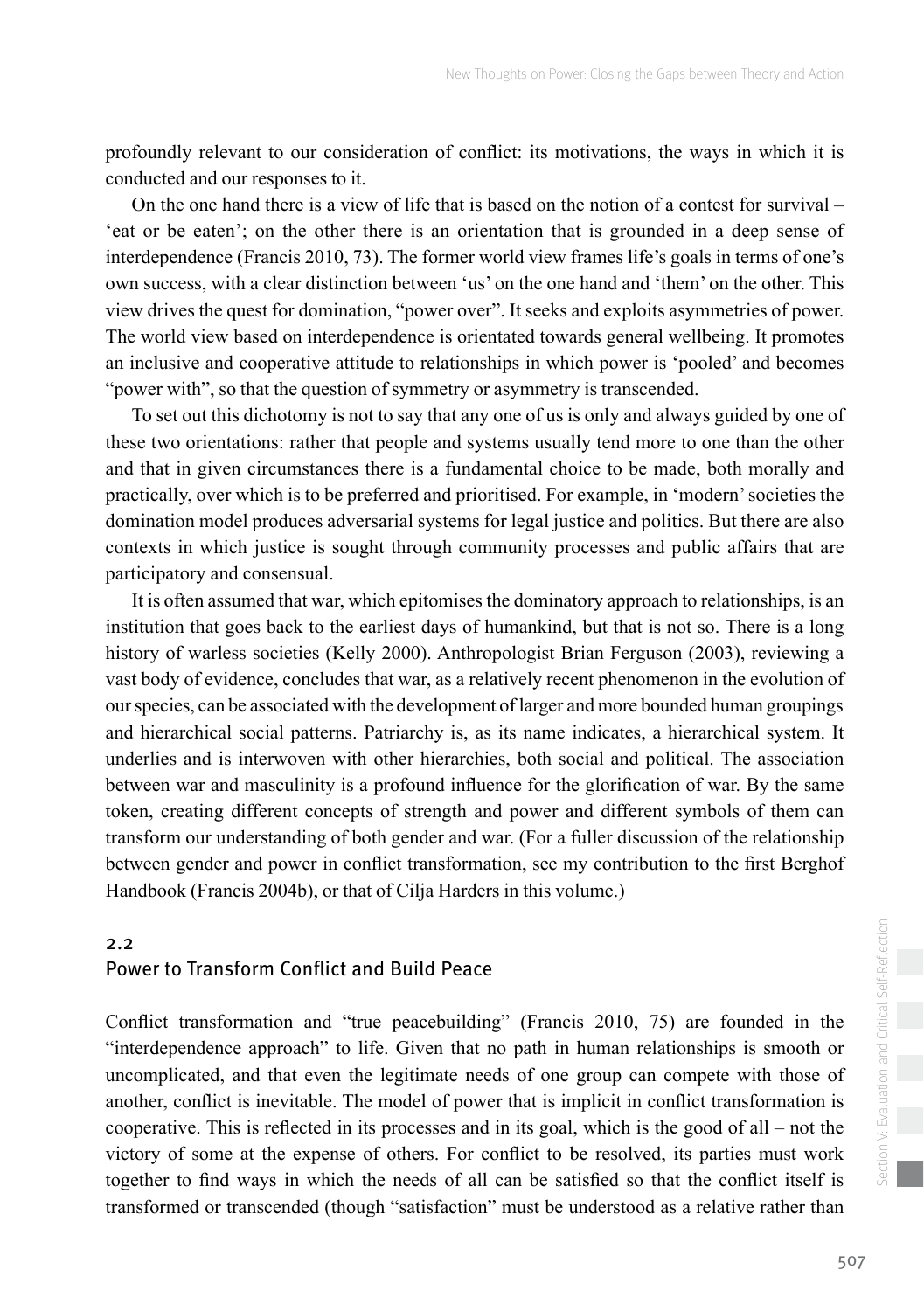absolute term, since no human needs are ever fully satisfied; see Francis 2010, 46). It is the very interdependence of the parties that enables them to prevent each others' needs from being met and so to trigger active conflict. Resolving that conflict together transforms a relationship of mutual damage into one of mutual cooperation.

The processes and goals of conflict transformation reflect its fundamental values, which also place it firmly on the interdependence side of the equation. The values in question are those of respect for persons and their needs, expressed in parity of esteem and constructive, nonviolent processes. Armed violence is contrary to the basic needs of those it is aimed at and is therefore incompatible with the common good, even when it is seen to serve the greed of some or address the grievances of others (Berdal/Malone 2000).

The 'peace' to which 'dominators' aspire is stable hegemony: power and prosperity for 'one's own' (whether that be family, clan, company or nation). The wellbeing of others, when it comes into the picture, does so very much as a function of the desire for good reputation and acknowledged status. Conflict is a disturbance to the status quo and therefore should be kept under control. The means of coercion must remain in one's own hands. The planet is a resource to be exploited and, if necessary, fought over.

Within the conflict transformation framework, the goal of peacebuilding must be a society, whether global or local, that is characterised by inclusive, just relationships, mutual care, and shared responsibility and power. In such a society, conflicts, in themselves inevitable, will be approached and handled constructively. Institutions will be created for this purpose and a constructive conflict culture will be established. Political and economic equity of participation will ensure that conflict does not become toxic or explosive. This has long been the vision of conflict transformation. In addition, it is becoming increasingly evident and urgent that the principles of respect and care that characterise positive peace must be applied to all our dealings and every aspect of life on our planet, since it is the sphere, both literally and metaphorically, of our interdependence.

Both the value of inclusiveness and the need for efficacy in conflict transformation require participation at every level of society, in order to create a peace process (and consequently a peace) that is grounded in shared power and will work to meet the needs of all. Democracy, meaning active participation in the power and responsibility for public affairs, is both a key element in positive peace and the means for its achievement. Power at the top needs to be upheld and guided by power from below.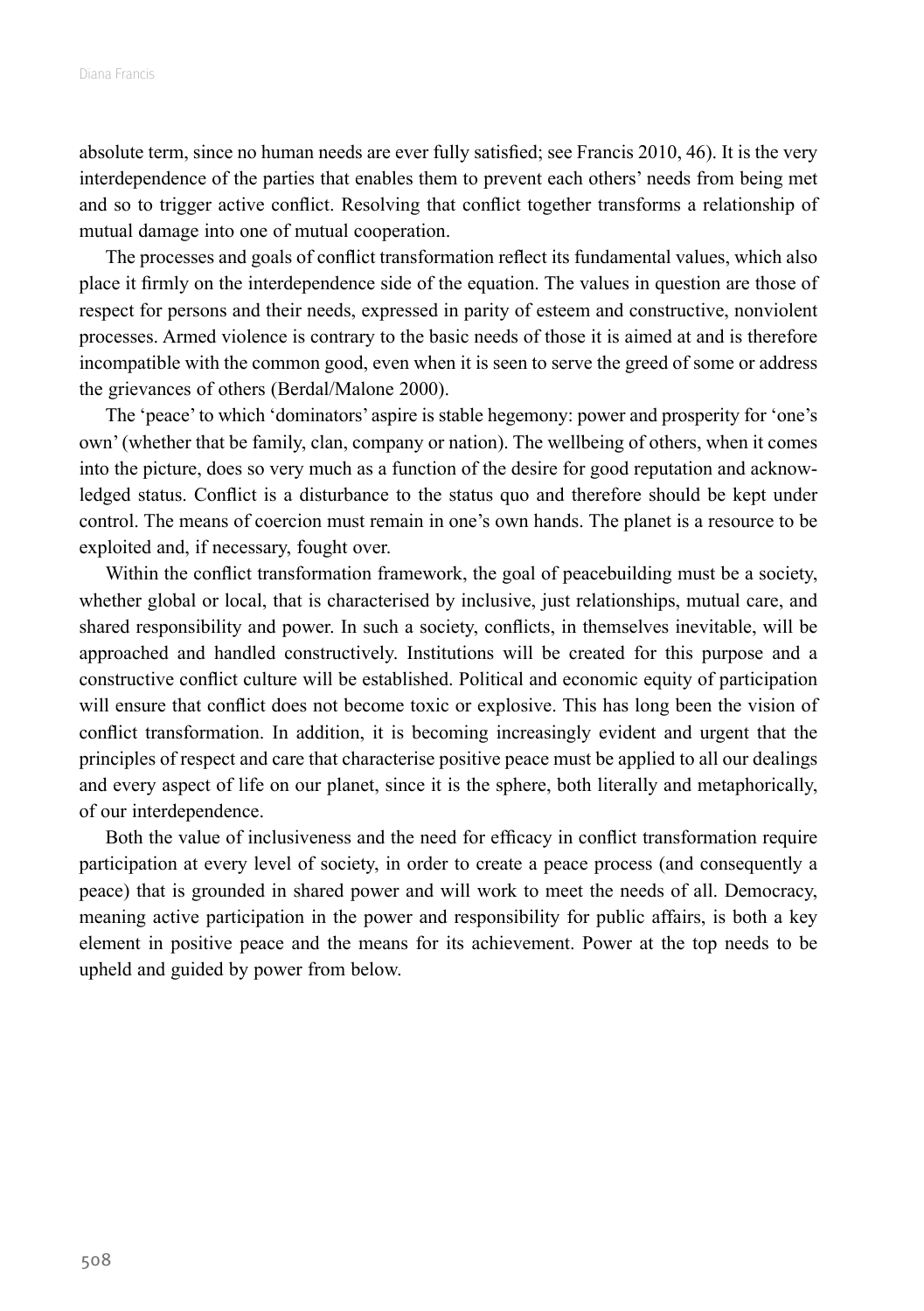# <span id="page-4-0"></span>3. Building Power to Transform Conflict

### 3.1 Successes, Limitations and Dilemmas

As I suggested in the introduction, there is currently much agonising going on about the impact of conflict transformation. Fortunately we have experienced successes, of all kinds and at many levels. We know that life can be transformed when people put the principles of conflict transformation into practice, whether the change is local and immediate or slower and more farreaching [see also Louis Kriesberg in this volume]. We know that even when there is apparent failure or reversal of progress, changes within individuals and communities can prepare them for new action in the unfolding situation and that they have become resources for peace.

Yet at the same time we have to acknowledge that some of the big conflicts into which we have put great effort over many years (in the Democratic Republic of the Congo (DRC) for instance) have not been transformed. In some cases they have appeared to recede but erupted again. In others, violent conflict that has continued for decades, despite many sustained efforts to end it, has at last been 'resolved' (as in Sri Lanka) with the crushing of one side by another in a final onslaught of violence. The dynamics of war, in which killing creates ever-greater hatred and resistance; the ready supply of weapons in a world where death is big business; the driving desire for victory (or continued fighting; see Kaldor 2010) rather than accommodation – all these make violent conflict exceedingly hard to transform and all too easy to revert to.

Global and regional interests are liable to cut across all our efforts. In Sri Lanka the rising power and interests of China had an impact, through its supply of weapons to the Colombo government. In the former Soviet state of Georgia, the USA's support for a West-leaning leader led him to believe he could take on Russia in a violent attempt to assert control in South Ossetia, triggering Russia's violent response. In the wake of the invasion and occupation of Afghanistan and under acute pressure and intervention from the USA to crack down on militants within its borders, Pakistan has been torn apart by terrorist attacks and fighting between insurgents and government forces. In the Middle East, because of US interests in the region, Israel has the military power to continue its occupation of the West Bank and its isolation of Gaza. And this seemingly endless violent conflict in turn blocks efforts to build peace and democracy in the region.

Even bellicose governments may favour attempts to prevent or resolve violent conflict elsewhere, when doing so coincides with what they perceive to be their nation's interests. The goal in such cases is to 'pacify' or stabilise the situation and avoid disruption rather than looking further to positive peace. The notion of peacebuilding has been further co-opted into the pacification agenda (Francis 2010, 72) by being focused on the mopping-up operations and 'nation-building' that are meant to complete the business of hegemonic wars.

The view of some governments that civilian peacebuilding can be regarded as an adjunct to a military offensive, presents a dilemma for conflict transformation practitioners. It is clear that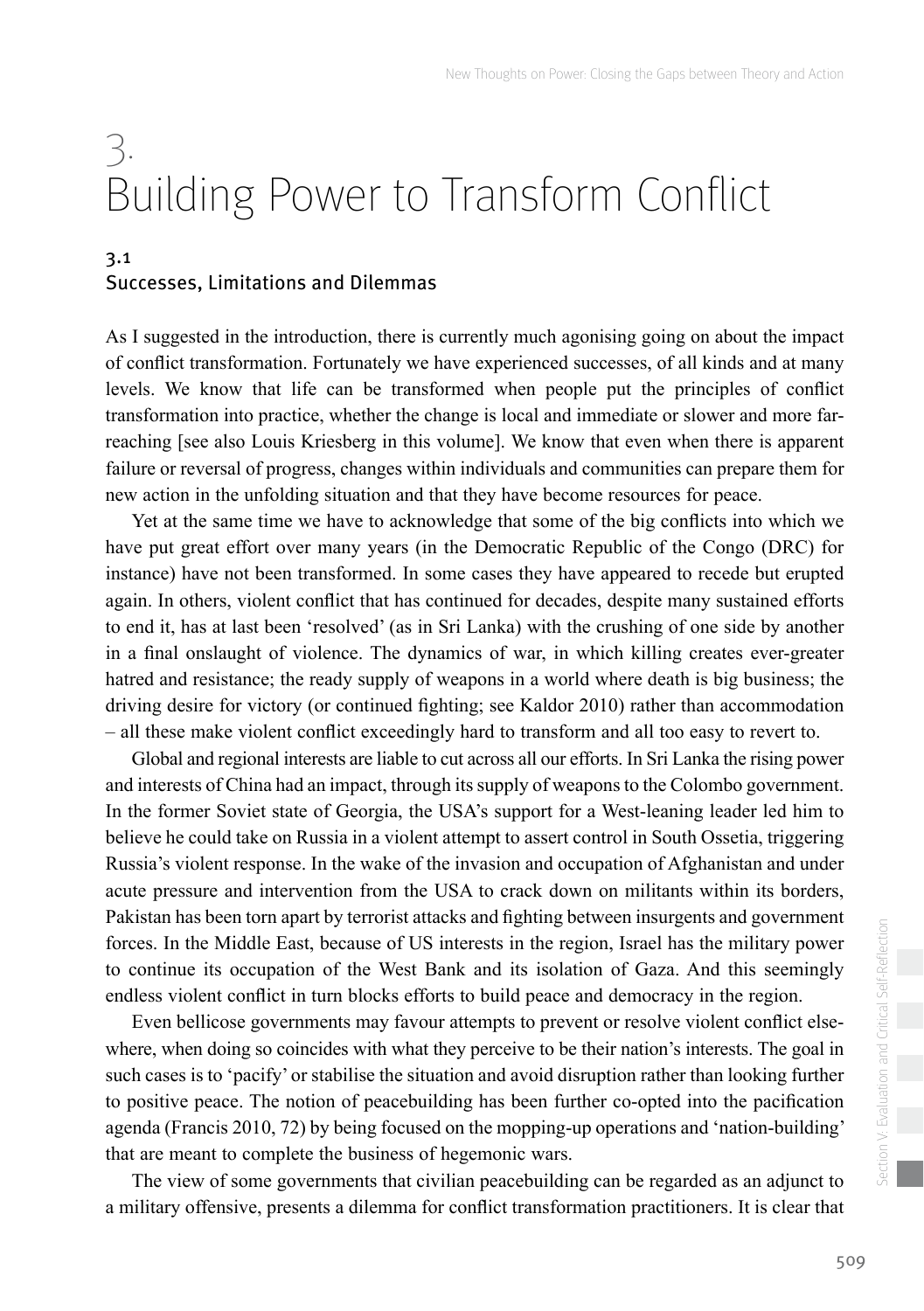educating politicians is an important aspect of transformative work. Once a war has taken place a disaster has been created that cries out for remedy and, for everybody's sake, chaos needs to give way to system. It would be tragic if conflict transformation were co-opted into this model of 'peacebuilding'. But at present even the most ambitious and concerted projects to address violent conflicts seem puny in relation to their scale, the depth and complexity of their dynamics, and the intensity of the animosities and ambitions we hope to transform.

And while peace workers struggle to have the impact they long for, increasing amounts of resources are being dedicated to logical frameworks and monitoring and evaluation. Constant reflection is needed on the rationale for projects and programmes and on the quality of their implementation [see also Cheyanne Scharbatke-Church in this volume]; but in such volatile and complex situations, outcomes can never be guaranteed, beyond the most immediate, and impact will rarely be clearly traceable or attributable.

T.S. Eliot's wise injunction was to "… take no thought of the harvest, / But only of proper sowing".<sup>2</sup> Proper sowing presupposes a sound understanding and careful consideration of what will be proper in a given context. To maximise the chances that work set in train will flourish, detailed contextual information is needed, along with sound analysis, a well-grounded and apposite theory of change, specific, realistic goals, and the best possible quality of implementation. But that is as far as peace workers' control extends. They must recognise that outcomes will depend on complex and, therefore, unpredictable dynamics within the wider context, in which the values of conflict transformation are unlikely to be dominant.

Here, as elsewhere, I refer to Johan Galtung's (1990, 292) definition of violence ("avoidable insults to basic human needs") and his positing of three different manifestations of it: direct, structural and cultural. As I have suggested, I believe that while the structures and culture of global militarism (which constitute the context for all violent conflict) remain unchanged, attempts to address specific conflicts directly, while still necessary, will be unlikely to succeed to a degree that matches peacebuilders' aspirations. If attempts to prevent violence and transform conflict are to be more effective in specific situations, more attention will need to be focused on the global phenomenon of militarism.

The dilemma is that while that phenomenon persists, within the prevailing model of power as domination, it is necessary to cope with domination's effects. How is that to be done without responding in kind and thereby replicating and reinforcing that which we wish to change? Unless we can address more seriously the interface between the two power paradigms, finding constructive ways of responding to aggressive and controlling behaviours that are contrary to peace, we shall not be able to change the culture and practices of pacification.

I believe that an urgent and concerted focus is needed from our field on two things that have thus far been neglected. One is identifying and building the power of nonviolence, as a means to address oppressive power relations and actual or threatened violence. The other is exposing and transforming the global culture and systems of war and establishing those of peace. These two are interlinked, in that it is not possible to build the power of nonviolence without building belief in it. Habitual reliance on armed violence and trust in its efficacy discourage such belief.

2 In his poem, The Rock.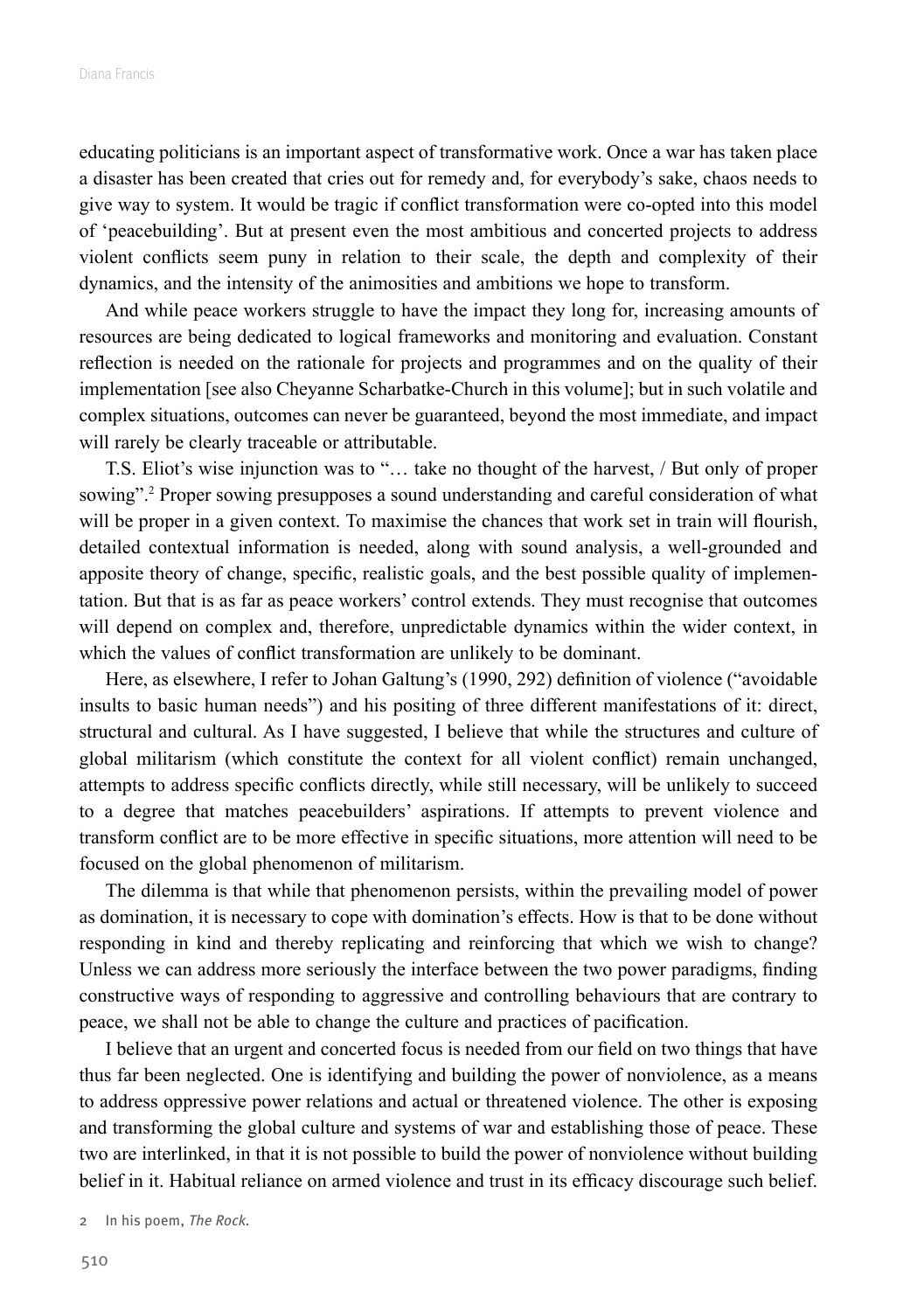# <span id="page-6-0"></span>3.2 Challenging Belief in the Power of Armed Conflict

Armies are widely seen as the proper and effective means of addressing violence: resisting invasion, quelling intercommunal violence or insurrection, protecting the vulnerable against arbitrary attack and removing tyrants. But the realities of war (or armed counter-insurgency) do not match the myth of its efficacy. Though it can prevent people from doing things by killing or injuring them and persuade them through fear to do things they would not wish to do, violence cannot compel them to do something they choose not to do. Nor can it make them think differently. It cannot, therefore, be transformative of the actors in a conflict. Often it fails to prevent or crush the violence of others, only adding to it. Indeed, violent attempts to counter violence often provide the context in which atrocities happen.

Wars not only involve massive losses on both sides: they continue as long as the protagonists choose to fight or until one side is annihilated. Even when one side appears to be victorious, a deadly remnant of opposition often remains and regroups. Sometimes wars are ended politically, when they have reached a 'mutually hurting stalemate' or the good offices of outsiders help broker a deal. But in whatever way they end or continue, it is at a terrible price. Even when there are 'winners', all are losers.3

The pacification approach to conflict tends to confuse peace with security. And this is not human security that comes from the assured availability of all the things that human beings need in order to survive and flourish – food, water, shelter, dignity, laughter, freedom of expression and the chance to share in power and responsibility. This is the very specific and limited security of being safe from violence and the assumption is usually that it will be provided by some form of armed violence.

Safety from violence is of course a vital human need, but making it the only or central focus of efforts for security is counter-productive, even in its own terms. Trying to achieve it by threatening or carrying out more violence is liable to perpetuate and intensify the dynamic of violence. At the same time, the attention and resources are focused overwhelmingly on military capabilities of different kinds and there is a failure to address the misery and resentment that often provide the trigger for violence, or to support the education and other transformative work that could channel energies in constructive directions. In circumstances where war results or continues, misery and hatred are usually compounded.

In recent years the belief in the power of arms or armed systems to bring safety has been all too well illustrated by the 'war on terror'. It springs from the idea that survival needs trump all others; but the complexity of human motivations is not fully represented in Maslow's hierarchy of needs (1943). We have daily evidence that many would die for a cause or die for comrades and that suicide bombers are encouraged, not deterred, by wars supposedly designed to make

<sup>3</sup> Projects looking into the cost to all sides of recent wars are the Human Cost of War Project on Iraq at MIT's Center for International Studies, at http://web.mit.edu/humancostiraq/; Oxfam's The Cost of War: Afghan Experiences of Conflict (1978-2009) study at www.oxfam.org/en/policy/cost-war-afghanistan-experiences, and the International Committee of the Red Cross' Summary Report on Afghanistan, Colombia, Democratic Republic of the Congo, Georgia, Haiti, Lebanon, Liberia and the Philippines at www.icrc.org/Web/eng/siteeng0.nsf/htmlall/research-report-240609/\$File/Summary-Report.pdf.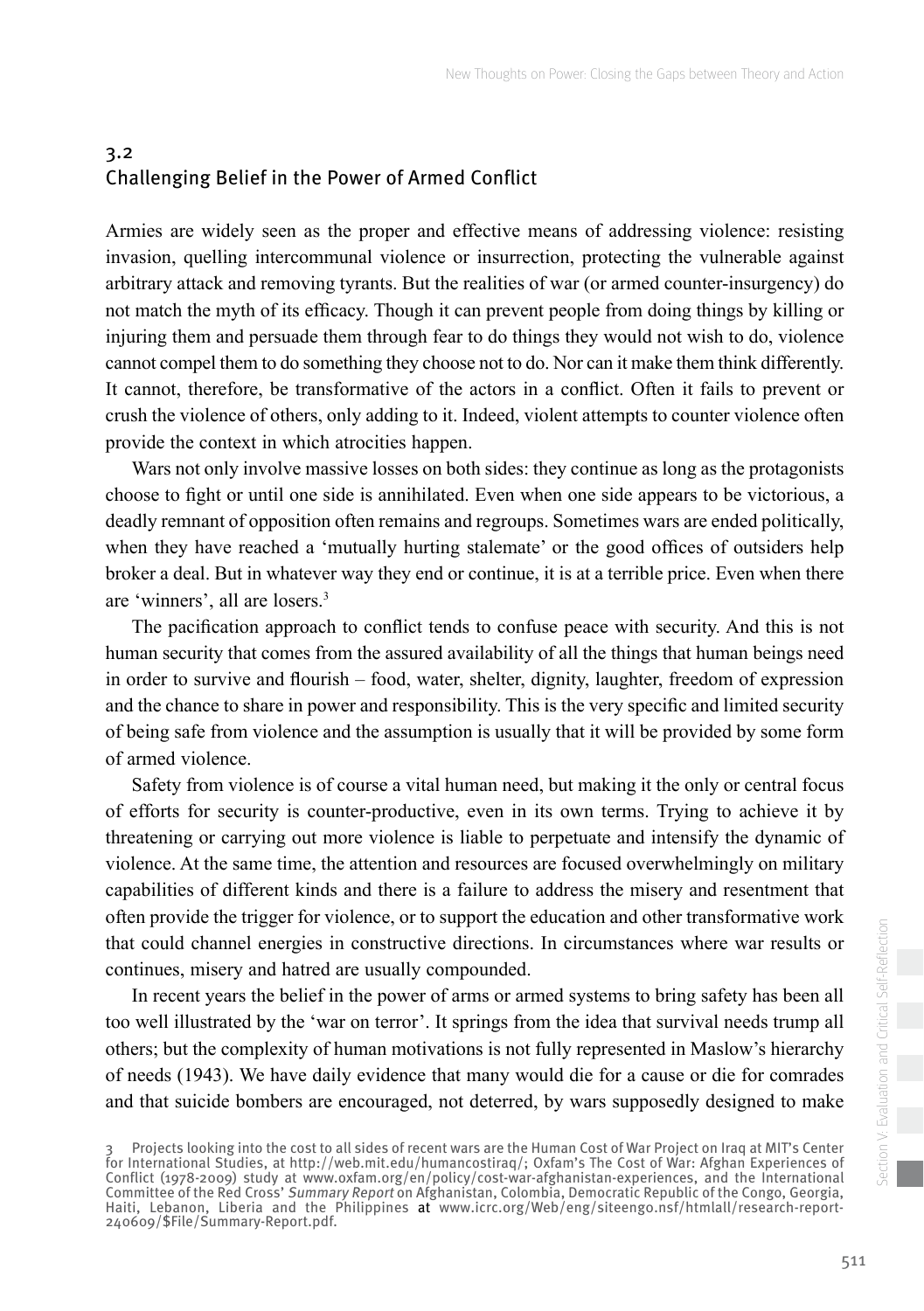<span id="page-7-0"></span>others safe from them. Whether in war or civilian life, in a great variety of situations, people are willing to risk their lives for the sake of others. This willingness is a source of power that may be used for violent *and nonviolent* struggle alike.

### 3.3 Developing Nonviolent Power for Peace4

Nothing can guarantee to secure the safety of all people in every circumstance. Human beings, even in the most favourable circumstances that good will and good fortune can provide, will always be vulnerable: to disease, accident, natural disaster and each other. The best we can hope for is to create relative safety for each other and to find meaning and happiness in the lives we have. Our chances of doing so are likely to be maximised by adherence to the simple moral principle of kindness: treating fellow human beings on the basis of kinship, that is as people like ourselves. Nonviolence gives us the option of replacing the morally corrosive and practically ineffectual power of violence with another kind of power, in seeking to address unkindness and cruelty when they occur.

The work that we do to transform violence by nonviolent means in specific conflicts, already important in itself, will also contribute to the wider goal of displacing war as a means to meet human needs. Gandhi (1945) argued that any nonviolent campaign should be accompanied by a "constructive programme", in which a campaign's goals are lived out in the present, albeit on a small scale, demonstrating their actuality and promise. Our much needed, if currently limited, conflict transformation work is the constructive programme for coexistence and the nonviolent conduct of conflict. It can inspire new thinking and behaviour. Even the small scale work of conflict transformers can be breathtakingly impressive and capture the imagination of those who learn about it (as all those of us who have seen the Wajir video will know).<sup>5</sup> And from these brave and transformative experiments we are able to build our knowledge of what works for nonviolent change. That will differ from one circumstance to another, so I will arrange my discussion of nonviolent power under a series of different headings.

#### 3.3.1 Deterring and Resisting Invasion

Deterring and resisting invasion are nowhere near the current repertoire of conflict transformation but have traditionally constituted the most immediate and universal goal of war-preparedness. I have chosen them for my first heading because they are fundamental to the justification of militarism and therefore cannot be left out of the equation.

Here as elsewhere, the reputation of militarism is inflated and relative power is, as ever, a key factor. Where military power is asymmetrical it will be difficult for a weaker country to prevent invasion by a stronger one (though as we have seen all too recently, this does not mean

<sup>4</sup> See also Véronique Dudouet in this volume.

<sup>5</sup> See www.respond.org/ for this remarkable film of practical peacebuilding by women, tribal leaders and young people in Northern Kenya.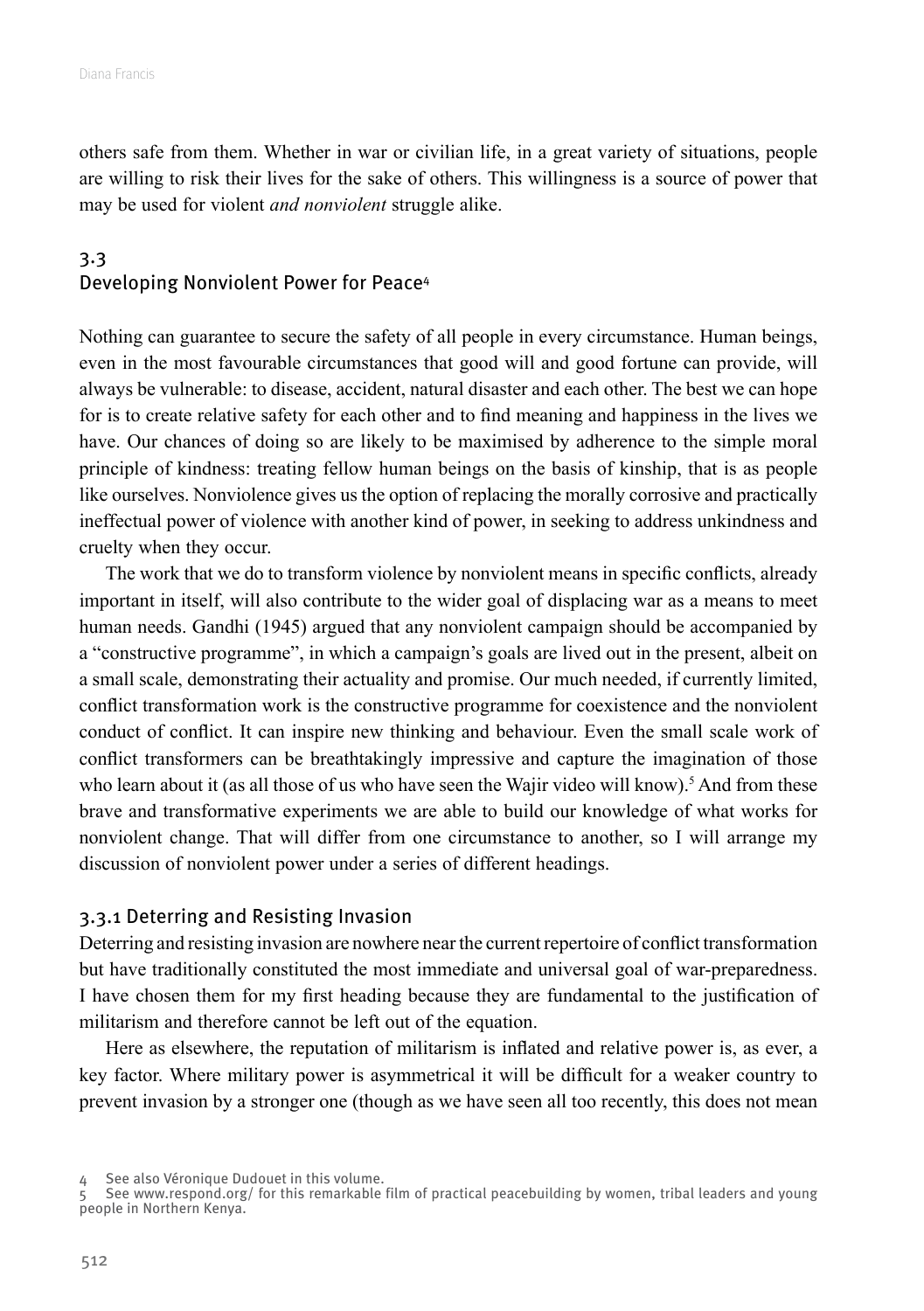that the invaders will be able to quell ongoing resistance). The desire for military equality or ascendancy drives the arms race among the big military powers and persuades poor countries to spend money on arms to the detriment of social and economic development.

World War II is often cited as the one that above all others 'proves' war to be an essential force for good. But it is hard to view as good outcomes the Holocaust (carried out during that war), the shattering of nation upon nation, the killing of an estimated 50 million people, the beginning of the Cold War, and the start of the nuclear arms race. Furthermore, Hitler could have won. Victory and defeat in war have military (or accidental) causes, not moral ones.

If we apply the principles of 'conflict prevention' to World War II, we see that if the terms on which the First World War was ended had been designed to allow for Germany's reconstruction and to bring it back into the fold, rather than humiliating it and reducing it to a state of extreme impoverishment, it is unlikely that Hitler would have come to power in the first place. Had his rise been resisted by a popular movement, backed by international solidarity, it could still have been prevented. At any point he could have been resisted and removed in Germany by the kind of people power that brought down the Soviet empire. Despite the brave resistance of the few, that kind of power was not mobilised.

Nonviolence and appeasement have nothing to do with each other. Nonviolence is assertiveness, not collusion: standing up for good in the face of those who would deny it. We do not yet take civilian-based defence seriously enough as a system to deter invasion and resist occupation, but the idea of civilian-based defence has been well elaborated (e.g. Sharp with Jenkins 1990; Randle 1994), and elements of it were practised during the Second World War (Haestrup 1978; Sémelin 1993; Ackerman/Duvall 2000, chapter 5; Sharp 2005, chapters 9 & 10). However far away it seems from the current military view of things, a well developed capacity for civilian resistance would be cheaper than military preparations, less provocative of pre-emptive attack, more humane, and more productive of peace and wellbeing for all concerned. Nonviolent defence is based on the forms of collective action that have been used to expand and defend democracy, while war is its antithesis. One of the greatest strengths of nonviolence is that it is based on personal responsibility exercised for the common good.

In civilian defence, if their country is invaded the people will respond in a variety of ways to disempower the invaders, who will be incapable of running the country unless its citizens report for work as usual and hand over vital information. Careful preparation for such a scenario and wide commitment to collective non-cooperation will render a country so inhospitable and unmanageable that controlling it will be impossible. The people will ignore or disobey direct orders and organise concerted activities that contravene them, whether in spirit or to the letter. They will have chosen in advance what areas of production will continue in order to meet the immediate needs of the people. They will weaken the will of their occupiers to carry out any hostile duties, either by eroding the 'us–them' divide by friendly behaviour or by isolating the occupiers and demoralising them. (I confess I am idealist enough to prefer the former option.) Given thorough, well-publicised preparedness, a system of civilian defence involving the populace at large is likely to deter aggression in much the same way that an army might. Moreover, such a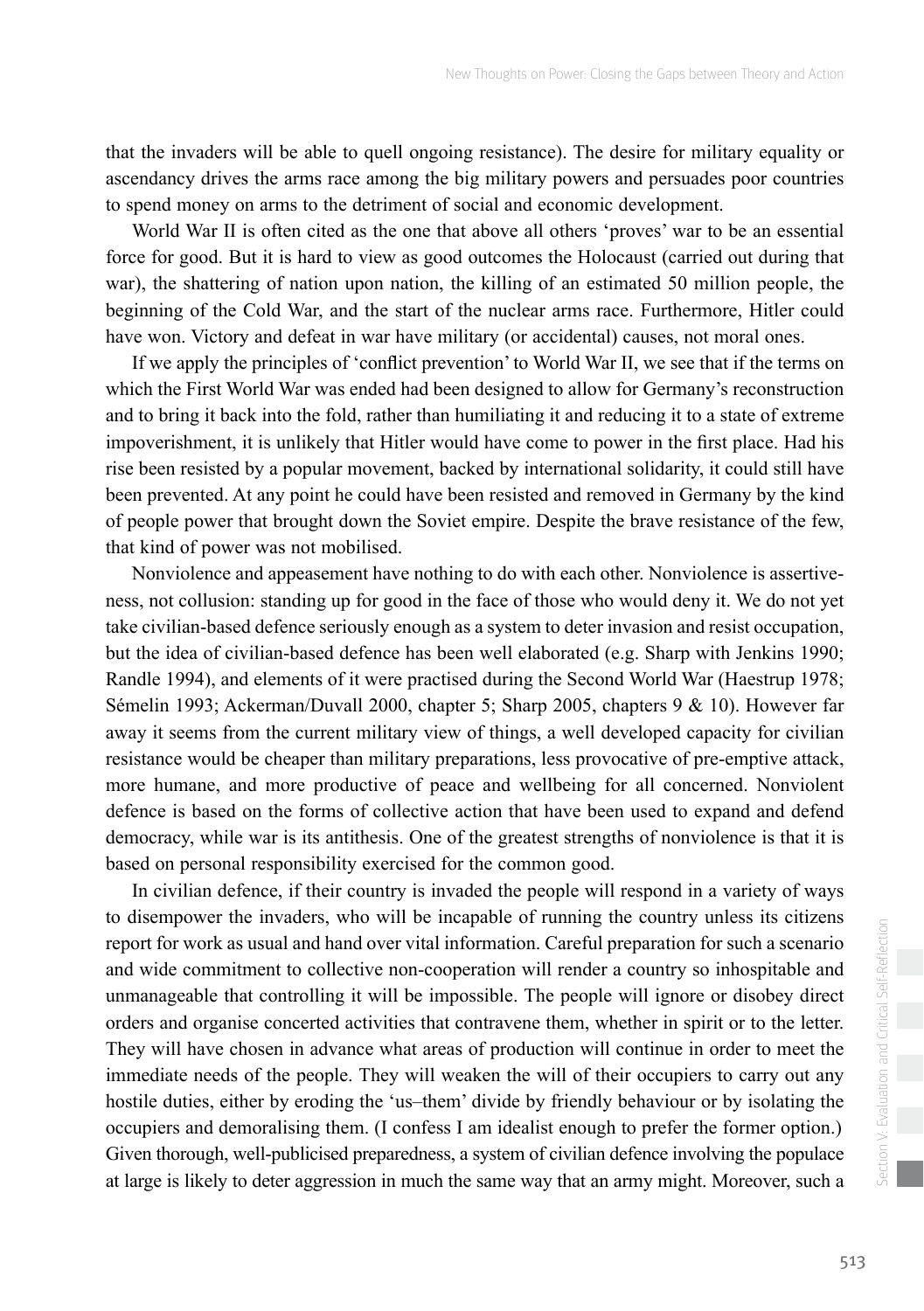deterrent system, being patently non-aggressive, will not stand in the way of the most powerful guarantee of all against invasion, which is the creation of positive relationships in the spirit of true conflict prevention and an understanding that violence will never be used to 'resolve' conflicts that do arise.

Where a country relied on such a system, it is reasonable to envisage solidarity from resisters on the side of any potential invader. There are war resisters in almost every country on earth who would already refuse orders and could form the nucleus of a movement for resistance to military action, in parallel with the development of civilian defence systems.

Sometimes soldiers' participation in war may have resulted from kidnap or some other form of coercion. They are war's victims as well as its perpetrators and many would walk away from war if they could. Helping people to resist conscription is important work and deserves far greater attention.6 When fighting is underway, though in theory they can refuse orders, lay down their arms and go home, in practice it is very difficult – or lethal – for them to do so. However, faced with mobilised and disciplined nonviolence they may find it very difficult to carry out orders.

#### 3.3.2 Nonviolent Responses to Intercommunal Violence and Civil War

By "intercommunal violence" I mean violent episodes between different categories of people in a society. Violent action by the state to quell such violence is likely to add to the death toll and intensify the dynamic and 'normality' of violence, thus setting the scene for future outbreaks.

The first step in a nonviolent response is refusal to participate. This alone can take great courage since, at times of social and political polarisation, "those who are not with us are against us". Civilians can also take a public stand as whistle-blowers, speaking out against incipient violence. Going further and offering protection to people under attack takes even more bravery, but it happens (as it did for instance in Nazi Germany, in Idi Amin's Uganda and in different parts of the former Yugoslavia during the wars of dissolution there) when citizens offer safe haven in their own homes or intervene in the midst of violence to stop it or organise a protective or monitoring presence.

Citizens can witness to their belief in nonviolence and human rights, individually and in coordination with others, acting as catalysts to change the public mood. They can mobilise a "peace constituency": visible and vocal public support for an end to violence and the peaceful resolution of conflict. This happened in Orissa, India, where in response to an outbreak of intercommunal violence in late August 2008 a Peacemakers Campaign was mobilised to enlist the support of millions of people, regardless of caste, creed, colour, religion, age or sex, committed to fostering love, peace and nonviolence in their society. In addition, twelve NGOs came together to make collective plans for future work to address the underlying causes of the conflict.

<sup>6</sup> Here we should honour the work of War Resisters International, see www.wri-irg.org. See also Clark et al. 2009.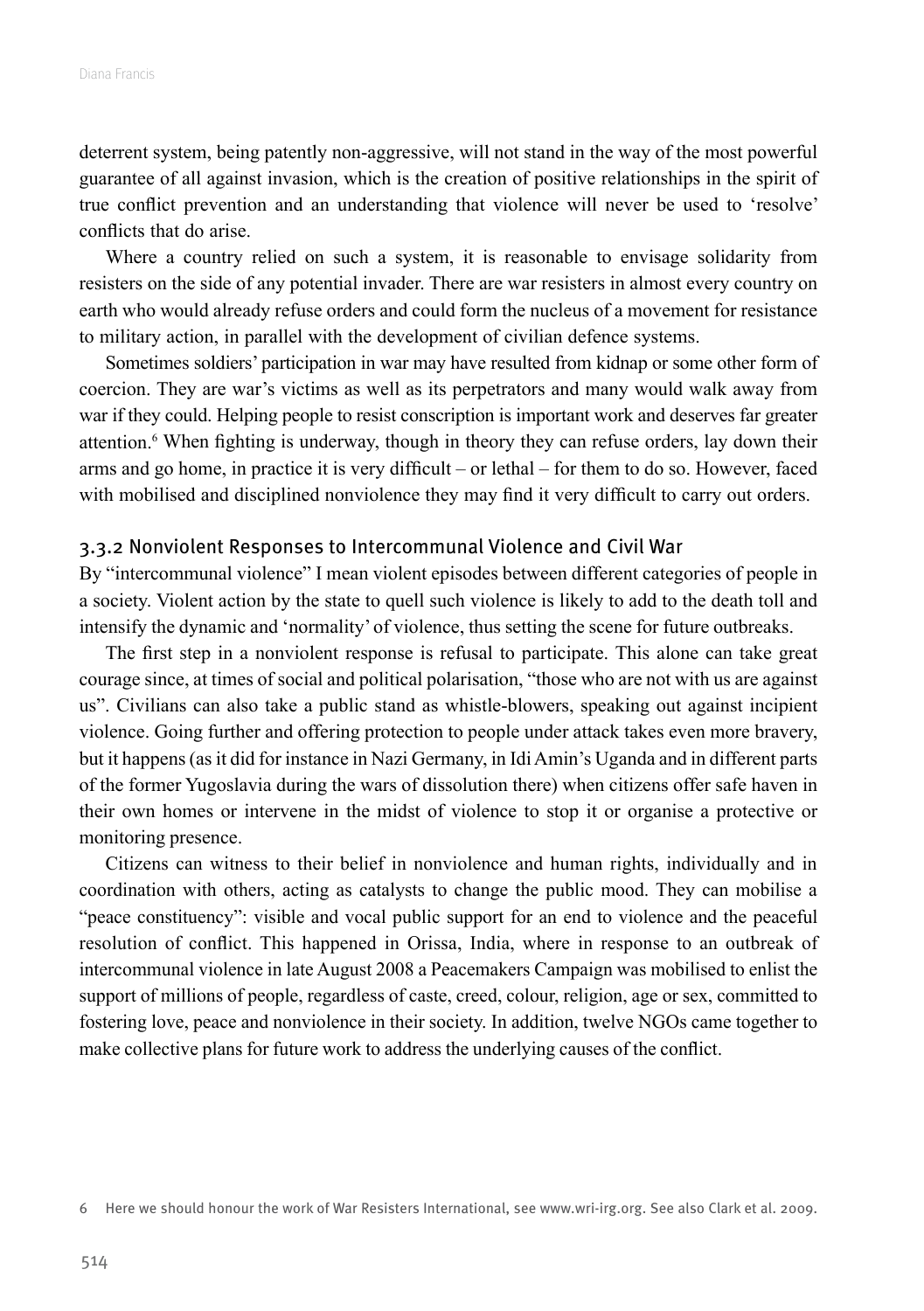Nonviolent activists can also become bridge-builders and peace brokers, helping to establish dialogue where communication has broken down and sometimes working with external actors in international efforts to end violence and resolve conflict. This happened in Kenya, where Concerned Citizens for Peace was launched within a day of the outbreak of post-election violence in 2007/8. Under this umbrella the country's peacebuilding community worked intensively to save their country from descent into chaos and hosted the official mediation process of the UN Secretary-General (Wachira with Arendshorst/Charles 2010).

To prevent new outbreaks of violence in the future, citizen activists can create local peace committees – like those established in South Africa in the transition from apartheid – as a vehicle for early intervention when conflicts arise to enable constructive exchange and address underlying tensions. If resolution of conflict is to be achieved where a community under attack is relatively weak, it will need the nonviolent solidarity of people from other communities to address that vulnerability and support them in negotiations.

All of these activities are open to people of any age or status, male or female, being independent of physical strength or access to weapons. Indeed, in violent circumstances, being perceived as unthreatening may well be an advantage, both for gaining the trust of others and being less likely to 'provoke' attack. Women are sometimes able to act as intermediaries or to protest in circumstances where it would be almost impossible for men to do so. In Naga society for instance, women have played such roles repeatedly and to great effect.<sup>7</sup> While it is frustrating to women to be endlessly intervening in male clashes and violence against women is an all too frequent manifestation of war's violence, the assignment to women of peacemaking roles coincides with a key insight of nonviolence: that vulnerability can touch and disarm.

In civil war (or lower level intercommunal violence that involves the state), one 'community', whether defined in terms of ethnic, tribal or religious identity or political ideology, is challenging the power of the state. The challengers are likely to start from a position of relative weakness but aim to build their power, in part at least by military means.

Whatever their views of the relative merits of the warring sides, people who are committed to nonviolence will not be involved in fighting, though in some circumstances they may share a common cause with the 'freedom fighters'. This was the case in the early days of 'The Troubles' in Northern Ireland, and in the anti-apartheid struggle in South Africa. Later, as in both of these cases, nonviolent activists may act as intermediaries at the political level or as bridge-builders between communities; and they may mobilise a peace constituency to press both or all sides to negotiate an end to the violence – for instance through public demonstrations and political lobbying. As with other forms of intercommunal conflict, there are also more extraordinary acts of personal bravery in situations of 'live' violence, where individuals go into the thick of things to try to change the violent dynamic and bring it to a halt.

7 See www.indiatogether.org/2005/nov/pce-nagaland.htm.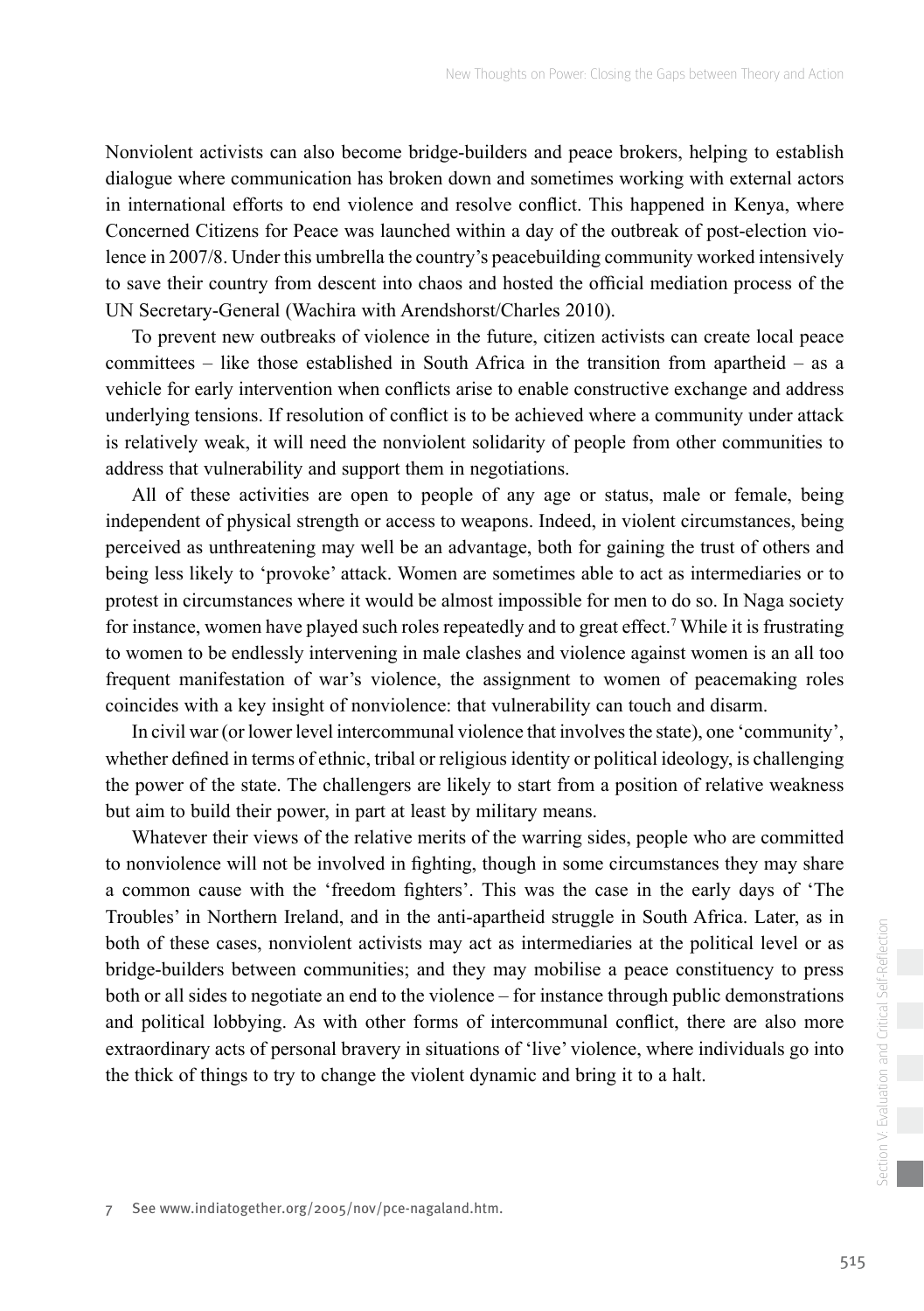#### 3.3.3 "Responsibility to Protect" – Preventing and Confronting Extreme Violence

Another set of circumstances relates to extreme onslaughts of one-sided violence, in whatever context. In essence, we are talking here of extreme cases of the intercommunal violence and civil conflict already discussed and the protective responses that can be taken. The concept of the "responsibility to protect" has been much debated.<sup>8</sup> Recent argument has taken us back to the notion of prevention (Moix/Keck 2008), which is self-evidently the most desirable form of protection. However, where such episodes occur, the fact that they would have been better prevented cannot release those who have the power to stop them from doing so.

What form is that power to take? Again, armed intervention will add to the violence and may not end it. Shooting into crowds may disperse them but it also kills people, and does so in a random way. And in situations of widespread and persistent violence, where there is no peace to be kept, 'peacekeepers' either remain marginal (as in Darfur) or are liable to become embroiled in the violence. This has happened with the UN peacekeeping mission in DRC, where, in the East, it has found itself supporting the national army against the Rwandan Hutu rebels of the *Forces Démocratiques de Libération du Rwanda* (FDLR) and the rebel Lord's Resistance Army. The humanitarian situation "remains of deep concern".<sup>9</sup> Moreover, UN troops have themselves, among "numerous military factions", been involved in the massive incidence of rapes against women, which have been used as "a means of intimidating local populations".10

Soldiers may be used to police a cessation in violence once it has been achieved, but then that policing could be undertaken by civilian personnel, with the nonviolent support of organised citizens. How can nonviolent protection be taken to the institutional level? One encouragement has been the growing deployment, whether by international or regional bodies, of civilian personnel to monitor and protect human rights (as OSCE monitors did to considerable effect in Kosovo, even at a fraction of their agreed numerical strength, before the NATO attacks). Civilian police have also been sent to assist the achievement of stability in other countries. Having people trained, in substantial numbers, for such service abroad, well resourced and ready to go, would give a real chance for serious experiments in nonviolent protection and peacekeeping.

In the meantime, pioneering work is being undertaken by NGOs such as Peace Brigades International<sup>11</sup> and Nonviolent Peaceforce.<sup>12</sup> The former was established to provide nonviolent accompaniment for people at risk, particularly those who are attempting to resist and challenge the violence that is going on around them. Nonviolent Peaceforce was formed more recently, with the goal of promoting the creation of a large-scale, international force of people who are trained and ready for peacekeeping duties in different parts of the world.<sup>13</sup>

11 See www.peacebrigades.org.

<sup>8</sup> For an explanation of the concept see for instance www.responsibilitytoprotect.org and Pleydell 2006; Francis 2006. 9 See "UN Peacekeeping Mission under Review", 13 April 2010; at www1.voanews.com/english/news/africa/ central/UN-Peacekeeping-Mission-in-DRC-Under-Review-90776304.html.

<sup>10</sup> See "Sexual Violence in Democratic Republic of Congo Exacerbates National AIDS Epidemic", 11 February 2010; at www.mediaglobal.org/article/2010-02-11/sexual-violence-in-democratic-republic-of-congo-exacerbatesnational-aids-epidemic.

<sup>12</sup> See www.nonviolentpeaceforce.org.

<sup>13</sup> At the time of writing it has teams in Sri Lanka and Mindanao in the Philippines and is seeking funds for a project in South Sudan.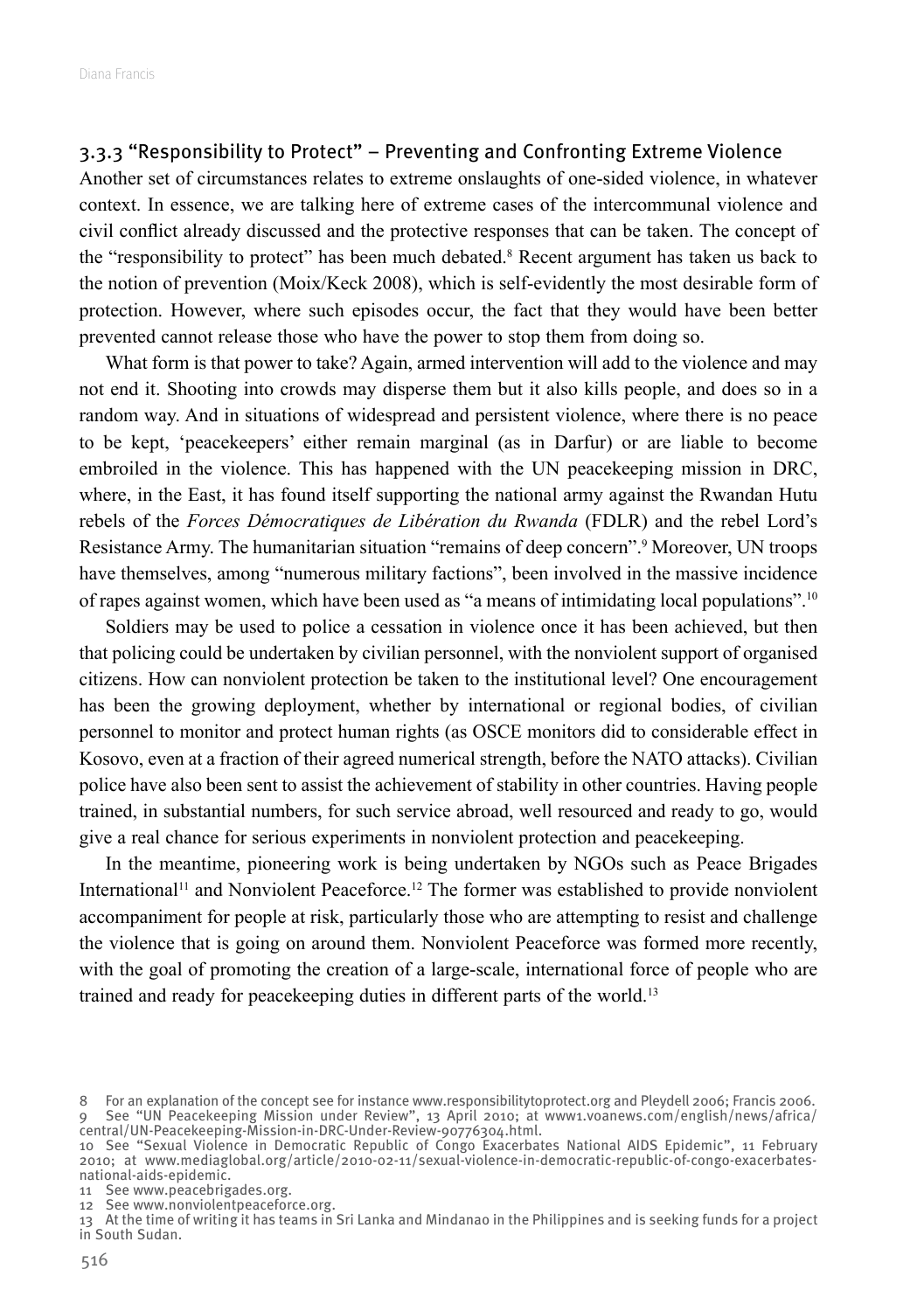These current efforts lack the scale necessary for greater efficacy in acute situations. As a consequence, they lack credibility as a model for the future displacement of the military. However, given the necessary resources and political backing, such organisations, and eventually national and international equivalents, could do much to address the vulnerability of populations and to protect civilians at times of crisis. In the meantime it will be important to support the continuation of current efforts and learn from them, as well as working with the military on how, progressively, to demilitarise their own peacekeeping work. They are often keen to learn how to deal with confrontation constructively and to advertise their role in doing  $\text{so},^{14}$  and this is one way to bring about change from within the current system.

### 3.3.4 Nonviolent Struggle Against Structural Violence and Tyranny

The factors that often give rise to overtly violent behaviour – discrimination, social and economic exclusion and political oppression – already constitute violence, in Galtung's sense of "insults to basic human needs". Such structural violence calls for action, both for its own sake and to prevent potential violent reaction to it. It cannot yet be 'resolved' because oppressive structures, often maintained by direct violence, constitute an asymmetry of power that puts conflict resolution on a distant horizon, since those in power feel no need to change.

Armed resistance, which can drag on for years, constitutes a new affliction for oppressed civilians, who are caught in the cross-fire between governments and rebels. And it is by nature an assault on the values that motivate liberation movements when they are driven by grievance rather than greed (Berdal/Malone 2000): war is brutalising and traumatic for all concerned. It also corrupts, so that the struggle for liberation may become a means of controlling or expanding fiefdoms, exerting power and gaining wealth.

If the "hidden" or "latent" conflict (Francis 2002, 49) of oppression or injustice is to be addressed and not to result in the greater suffering of chronic social violence, insurgency or civil war, nonviolent mobilisation will be needed to increase the relative power of those who are seeking change. They will need to build the numbers, determination and coordination necessary to confront the 'powers that be'. Their persuasive and inspirational powers will need to operate among their existing spheres of support and beyond, winning friends among the ranks of those who have opposed them (Francis 2002, 125). Solidarity – mutual support, practical and emotional, and a sense of interdependence – will be essential. They will need to prepare for the times when violence is likely to be used against them, considering their strategies for minimising provocation and seeking outreach, learning to confront their own fear and determining the length and limits of the risks they are willing to take. Their power will lie in their courageous exercise of autonomy, along with numbers, solidarity and persistence.

Nonviolent "people power" has been mobilised to enormous effect in recent decades, ending the dictatorship in the Philippines, the apartheid regime in South Africa<sup>15</sup> and, most astonishingly, the Soviet Empire. It is time that this knowledge changed our thinking about power and risk. It comes from the power and participation of populations, which can enable governments to work

<sup>14</sup> See for example CCTS Review no 32, October 2006, at www.c-r.org/ccts.

<sup>15</sup> Despite the crushing of earlier nonviolent action in the time of Chief Albert Luthuli, it was the capacity of the African National Congress (ANC) and its followers in the townships to make the country ungovernable through a variety of forms of non-cooperation that eventually proved decisive.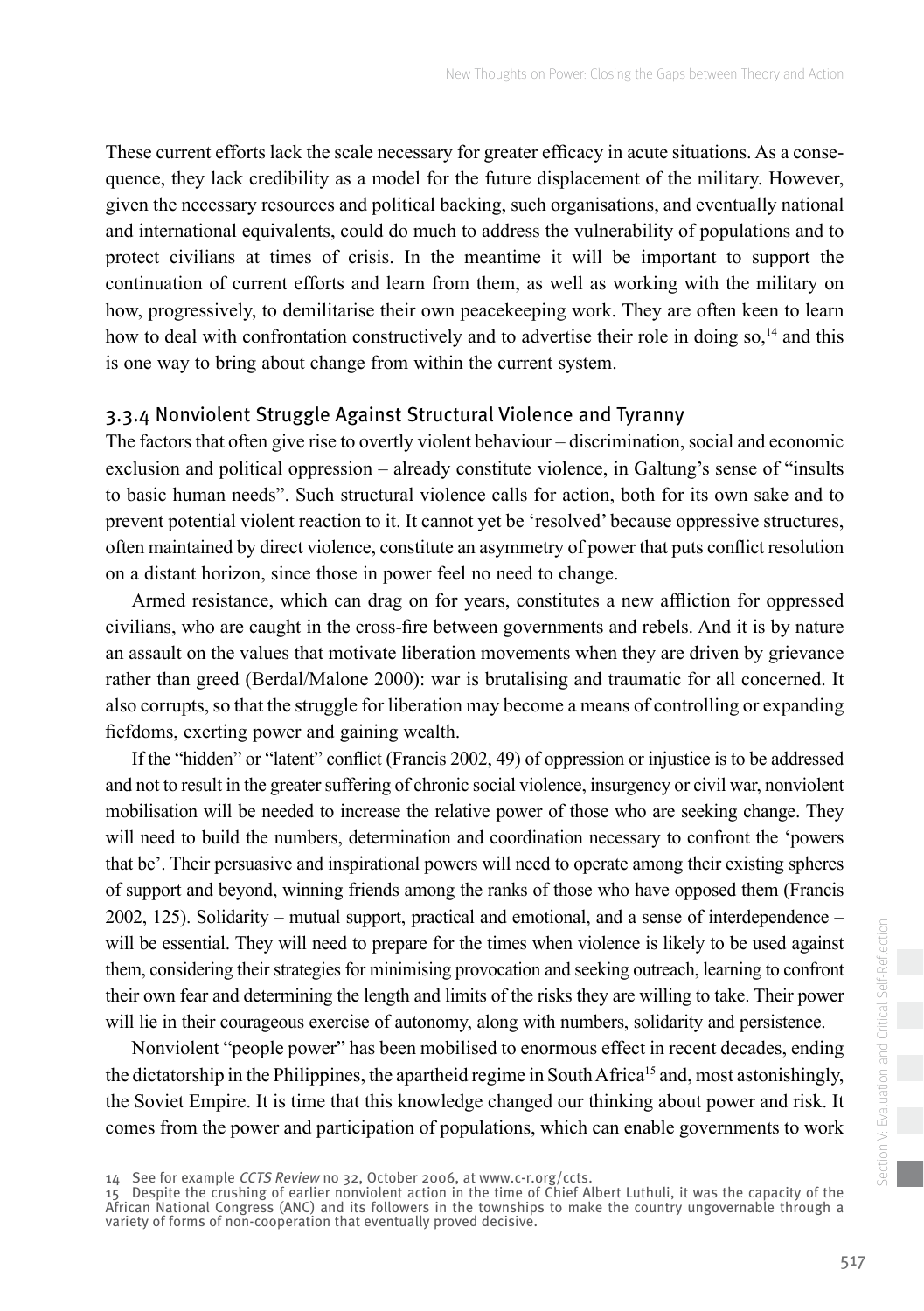or, when necessary, render them impotent. Like other forms of conflict transformation, it requires active engagement at all levels of social and political life. Power is power only if it is exercised.

The courage to face extreme danger, when that is what is required, like the bravery of soldiers under fire, defies the imagination. Yet such courage has been demonstrated in every age and place. It can be fuelled by hope and vision, and sometimes by desperation. Like other forms of power, to reach its full potential it requires preparation to consolidate and channel it. This can come through training, the sharing of fears and resources, the solidarity of others or inner processes to come to terms with possible outcomes. (Structures for organisation are both important and problematic in the creation of movements and require their own research.)

Maximising outreach to those who are likely to mete out violence, where that is possible, will tend to soften or deflect their response to nonviolent action. Though there are many instances in which protesters have been killed by government forces, "the risks of casualties resulting from nonviolent action also tend to be lower than those from actions involving violence" (Miller 2006, 64). As we have seen, being vulnerable and unthreatening can offer its own protection. The refusal of armies to attack unarmed compatriots often constitutes a turning point in nonviolent regime change. This could, for example, be observed in Serbia, precipitating Slobodan Milosevic's downfall in 2000. If "people power" can achieve so much in spite of the lack of resources devoted to it, whether in terms of training, organisational support or concerted solidarity, how much could it achieve if it were taken as seriously as war now is?

Like any other action of a confrontational kind, nonviolent insurrection can be crushed. The defeat may be temporary or lasting; but no power lasts forever and the memory of dramatic moments of courage and resistance will not be forgotten but remain an inspiration. The images of the resistance in Tiananmen Square are a rallying point for human rights activists to this day, both in China and elsewhere. The space in people's thinking that was opened by the street demonstrations led by Buddhist monks in Burma/Myanmar, in 2007, will not be completely closed, even though those demonstrations too were crushed. That such a regime was shaken was an achievement in itself and marked its vulnerability. And the public consciousness of the potential role of civil society was raised again by the fact that when a severe cyclone followed hard on the heels of the uprising and its defeat, it was civil society organisations that were most effective in offering help to desperate victims and their status in society was greatly enhanced.

While local action is crucial in overcoming tyranny and provides the foundation for peacebuilding, incentives and sanctions, as applied by external governments, can support it. One has to look carefully, though: while they are widely regarded as having played a positive role in ending apartheid in South Africa, in Saddam Hussein's Iraq they caused countless deaths among the very young, the sick and other vulnerable groups, and shored up tyranny rather than weakening it. Incentives have been found to be, on the whole, more effective than sanctions (Griffiths with Barnes 2008): less liable to create resistance and foster resentment, more likely to persuade and to encourage positive future relationships. If sanctions are to be used, it is important that they should be supportive of local activists whose goals are just, and that their effects will not constitute "avoidable insults to basic human needs".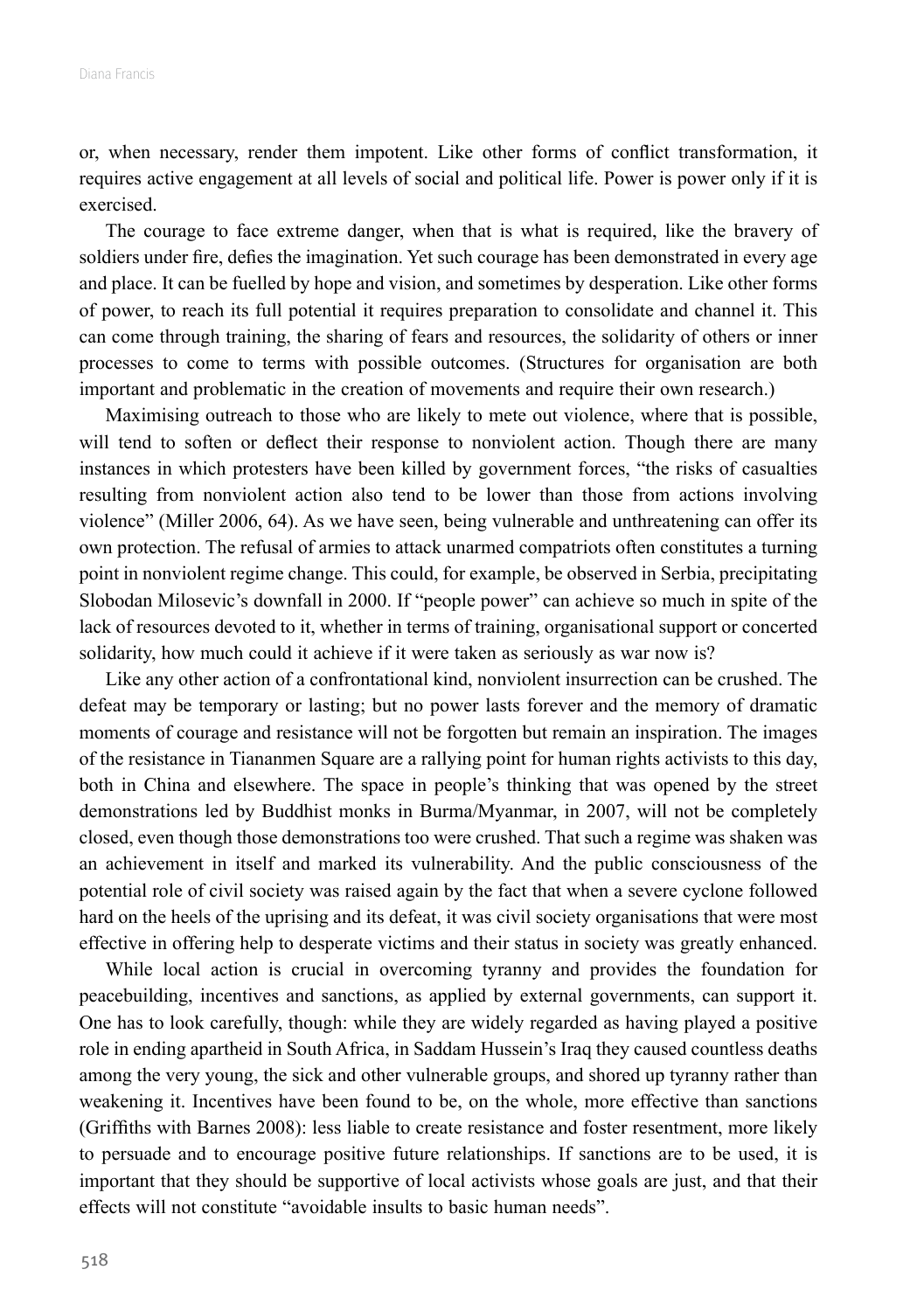# <span id="page-14-0"></span>3.4 Building an Integrated Approach to Power

As outlined above, the power to confront violence and injustice plays a key role in the type of action traditionally subsumed under the rubric of "nonviolent action": insisting on doing forbidden things, standing firm in the face of intimidation, refusing to obey orders. In this sense it can be seen as the 'hard power' equivalent in the repertoire of conflict transformation, at the interface with the dominating paradigm. At the same time it is, at its best, founded in respect for the other, a determination not to do harm and the constant will to enter into dialogue (Francis 2002, 45). Metaphorically speaking,16 it holds up one hand, palm out, to say "Stop" while at the same time proffering the other as a sign of the will for friendship. This is crucial. When its function is to confront, nonviolent action can take on a macho flavour. The excitement and adrenalin of confrontation is seductive and liable to distort thought and action, contributing to the dynamics of aggression and increasing danger rather than transformative power.

I have long argued for the inclusion of nonviolent assertiveness in the repertoire of conflict transformation. Now I want to argue that the 'softer' skills of conflict transformation (particularly those associated with conflict resolution processes) have much to contribute to the exercise of nonviolent power. Empathy for others, for instance, even where there are grounds for anger and resentment, can identify their needs and so reveal openings in their psychological armour – not in order to wound but to reach the person behind the armour and so to touch and change them. Empathy can also encourage activists to reveal their own vulnerability and benefit from its power to reduce hostility and open others to their humanity and needs. In my experience of dialogue between opposing groups, I have seen the extraordinary energy for change that can be generated in such open encounters.

The skills of negotiation are sometimes assumed to be different from those of mediation, but they overlap in important ways [see also Ronald J. Fisher in this volume]. To have a 'feel' for what others need gives those who wish to negotiate with them the power to do so in a way that, by respecting them as fellow human beings, will maximise the chances of success. The power to offer something is as important as the power to make demands. To be an attentive and active listener is vital in either case, as is quiet, empathic assertiveness and the skill of saying difficult things in ways that are as easy as possible to hear. When we come to the business of public campaigns, with their slogans, placards, interviews and press releases, and even their acts of civil disobedience, gentleness and courtesy of demeanour will win more minds and hearts than shouting and insults ever will.

Equally important is the capacity to negotiate respectfully, realistically and yet with principle, and to resolve the conflicts that constantly arise, within one's own group as well as with others. This capacity is vital in building and sustaining movements for change, which is something we need to take far more seriously, helping to enable them to stay on track and maximise their impact. In an increasingly risk-averse climate, and with donors' needs and fears to take into

16 This is a metaphor I borrow from my colleague Shelley Anderson, who established the Women Peacemakers Programme of the International Fellowship of Reconciliation.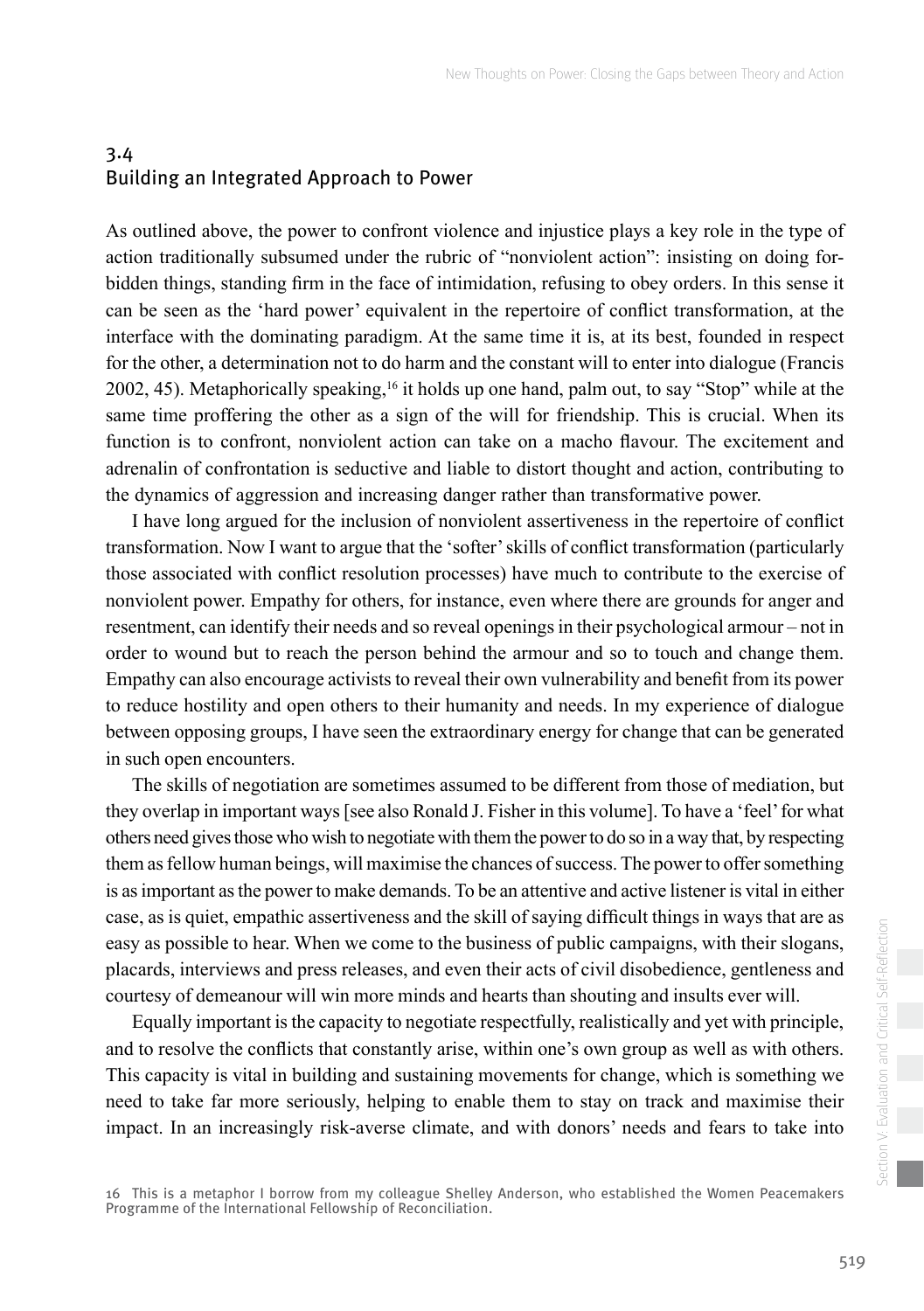<span id="page-15-0"></span>account, we need to think hard about how we can contribute to movement building. Movements are the key to transformation in many situations, providing, in the most energetic, focused and influential form, the "more people" so often talked about.<sup>17</sup>

Fundamental to the strength and coherence of movements are clearly agreed and articulated values and principles, and an ethos to match, with the power to cut through competing ideologies and create not only the intellectual framework but also the emotional experience of unified commitment. A common vision is even more uplifting, though harder to achieve: something to work towards and develop, if possible, in the movement process. Choosing a direction and setting an agenda for change is already a vital exercise of power.

The "key people" in movements are those who are able to bring others together and are gifted in both thinking strategically and responding intuitively to opportunities and threats. The current 'tick-box', technical approach to addressing conflict (and everything else; see Fisher/Zimina 2009) misses a great deal of the point. The application of logic and instruments of accountability is important, but it is not enough. Situations can change more often than we can strategise and what looks good on paper may not in the event have much bearing on events on the ground.

Accepting uncertainty and risk can be vital in liberating us to use our power to the full, rather than limiting its exercise to safe contexts in which it has little chance of making a real difference. None of us can control outcomes, let alone the impact of what we do. We have a duty of care, but alongside it sits the need for inspiration and the will to seize the moment at times of opportunity or urgency. If we are to be creative, as we must, then we shall have to let go of our longing for control. That does not mean that we no longer stand against things that hurt people and contradict our values; rather that we learn to discern the energies within events that will put wind in our sails.

# 4. Global Transformation

## 4.1 Addressing Domination and Power Asymmetry in International Affairs

As I suggested at the end of *section 2*, democratic participation is the precondition for peace. At present, the primary unit for democracy is the state, or union of states. These are potentially units of cooperation, both internal and external. However, many states came into being through war and have long been defined by their monopoly of violence. Their history and ethos are therefore strongly influenced by the domination model of power.

When they plan wars, governments do not usually consult their populations directly, or allow for much genuine debate among their representatives. Such discussion as is allowed takes place

<sup>17</sup> On the notions of "more people" and "key people" (below), see Anderson/Olson 2003, 47-49.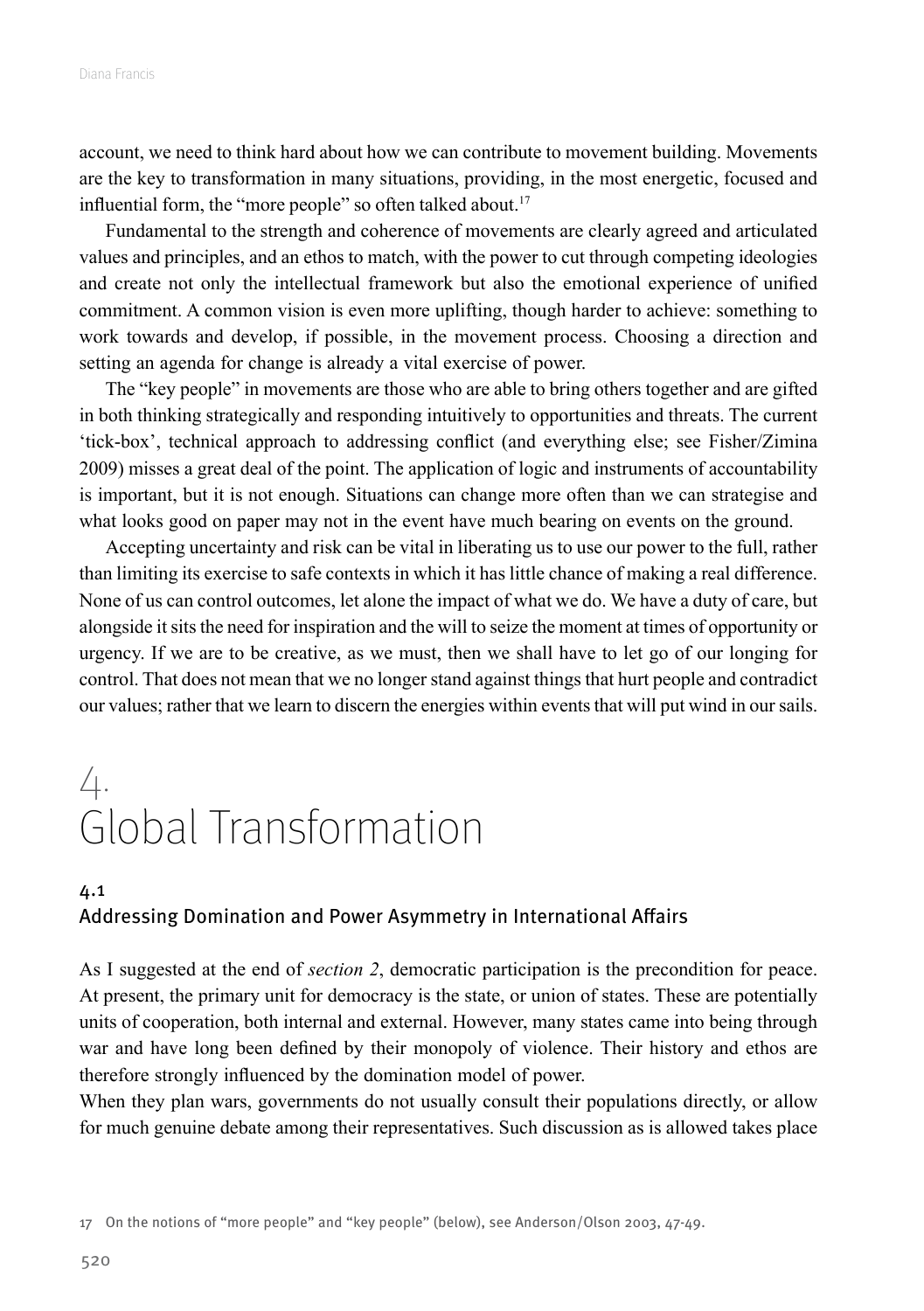in circumstances of less-than-full information, and under pressure to be 'with us or against us'.<sup>18</sup> In the short term, war's prevention would require populations to mobilise more effectively against it (especially earlier) when it is threatened. The longer-term goal would be for the identity of a state to be grounded in the idea of interdependence, rather than self-interest and control. For this to be possible, a deep change would be needed in the thinking of electorates and their chosen representatives.

In such a re-conceptualisation, a state would be defined not as a military unit for the defence and promotion of the national interest but as a collective devoted to the care of its own people and to constructive, just and cooperative engagement with others: a participant in a genuine international community. 'Foreign policy' (as the British describe it) would become policy for international cooperation rather than the pursuit of national interest and hegemony, generating unequivocal commitment to the implementation of decisions reached through just, inclusive processes, aimed at consensus. Bilateral and regional relationships would open the way to wider ones, rather than being used to gain advantage or secure control.

True peacebuilding requires that power should be vested in international institutions that are globally respected, independent of vested interests and devoted to the common good. This will involve establishing universal respect for such institutions, and processes that are principled and democratic, focused on the common good and giving equal voice to all, regardless of military power and wealth.

We have a long way to go. The current attitude of the big state powers to such institutions is conditional and instrumental. Their full participation is needed (including financially) but at present they are unwilling to play their role unconditionally or to give away their power of dominance. And it is violent power that has given them their place at the top. Thus, we have a situation in which it is those who threaten others with their nuclear arsenals who control the Security Council; in which the US and UK could lead the march to war in Iraq without UN support; in which Israel, because of its US backing, can ignore one Security Council resolution after another; and in which the US can refuse to accept the jurisdiction of the International Criminal Court.

There are 'rogue states' (so named by the big rogues) that also disregard international opinion, even when it represents a wide constituency and is focused on the security of all. Unfortunately, the inconsistency of the big powers, in allowing themselves what they deny to others (as for instance in case of the Nuclear Non-Proliferation Treaty; see Johnson 2010), makes their admonishments not only useless but provocative. In this framework of asymmetry, all alike – the relatively strong and the relatively weak – are working to the domination model of power, which perpetuates the asymmetry, and the response of those on the receiving end of domination is often either submission or counter-violence.

While bullying behaviour on the part of mighty nations is still something that awaits transformation, it will be necessary to build the praxis of nonviolent assertiveness in international relations. New praxis is also needed on the exercise of collective power for the common good.

18 As demonstrated in the proceedings of the UK Iraq enquiry, see www.iraqinquiry.org.uk/.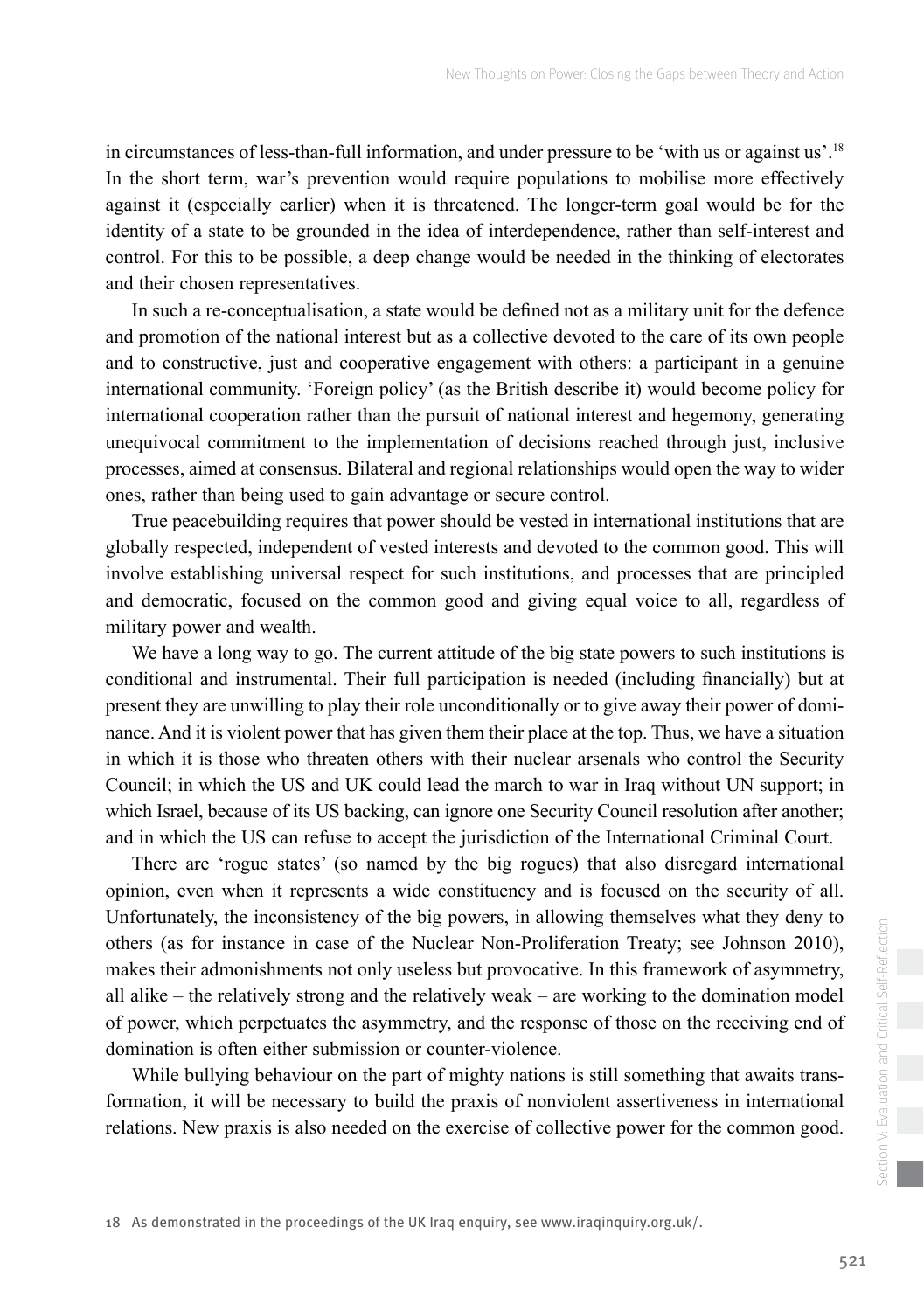<span id="page-17-0"></span>This may include the maintenance of collectively 'owned' (resourced and controlled) capacities for nonviolent intervention in support of local peacemaking.

Specifically, I propose that attention should be given to the following questions: first, can the nation state be reconceptualised as a unit of global cooperation? If so, what could contribute to such a transformation? And second, what current evidence is there of the capacity of civilians to protect others nonviolently, both as primary actors where they live and as external support for such primary actors? What does this suggest about the possibilities for building nonviolent peace forces?

### 4.2 Global Peacebuilding

To transform global relationships and enable true cooperation, it will be necessary to resolve old conflicts and 'deal with the past': a large agenda. Colonial and neo-colonial actions and attitudes will be hard to forget. Establishing just, respectful relationships will require serious work to address the current fault lines created by the undue power of those with big economies, powerful armies and weapons of mass destruction, which encourage antisocial behaviour by big powers and 'rogue states' alike. It will involve practical solidarity with those who suffer from economic and political marginalisation and the destruction wreaked by wars, through a radical redistribution of wealth and resources. Those who have consumed the most and done the greatest per-capita damage to the environment will need to take the lead in repairing it and compensating those most acutely affected, investing in green technology and sharing their knowledge freely with others.

As with any process for moving from war to peace, DDR – disarmament, demobilisation and reintegration – will be vital at the global level, to signal the end of hostilities and remove the threat of future violence. Given the will, it is perfectly possible for the nuclear weapons states that are signatories to the Nuclear Non-Proliferation Treaty to get rid of their own nuclear armaments, in line with their neglected treaty obligations. This would make it much more likely that they could bring into the non-nuclear fold those nuclear weapons states that are not signatories, as well as countries like Iran whose threatened acquisition of nuclear weapons causes such concern.

Although nuclear disarmament would do no more than remove one immense threat to humanity and our planet, the momentum it creates would encourage disarmament of other kinds, which in turn will put the spotlight on the deadly trade in arms and indeed the whole military-industrial complex (Eisenhower 2006), which remains as powerful and malevolent as ever. Building sustainable, inclusive economies is a requirement of positive peace, and the positive qualities of courage, teamwork, commitment, leadership and engineering ability that are often associated with the military are sorely needed by humanity, as it faces challenges that are multiple and immense.

Such practical, transformative work of demilitarisation would contribute to a deep-seated shift in the nature of relationships, so that the power to dominate is no longer relevant and each is able to contribute cooperatively in the pursuit of common agendas. Rethinking gender and creating relationships of equality and cooperation between women and men will be essential to the major cultural and systemic shift that all this will require. I believe strongly that the liberation of women, who are now subjugated, to be the people they want to be will go hand in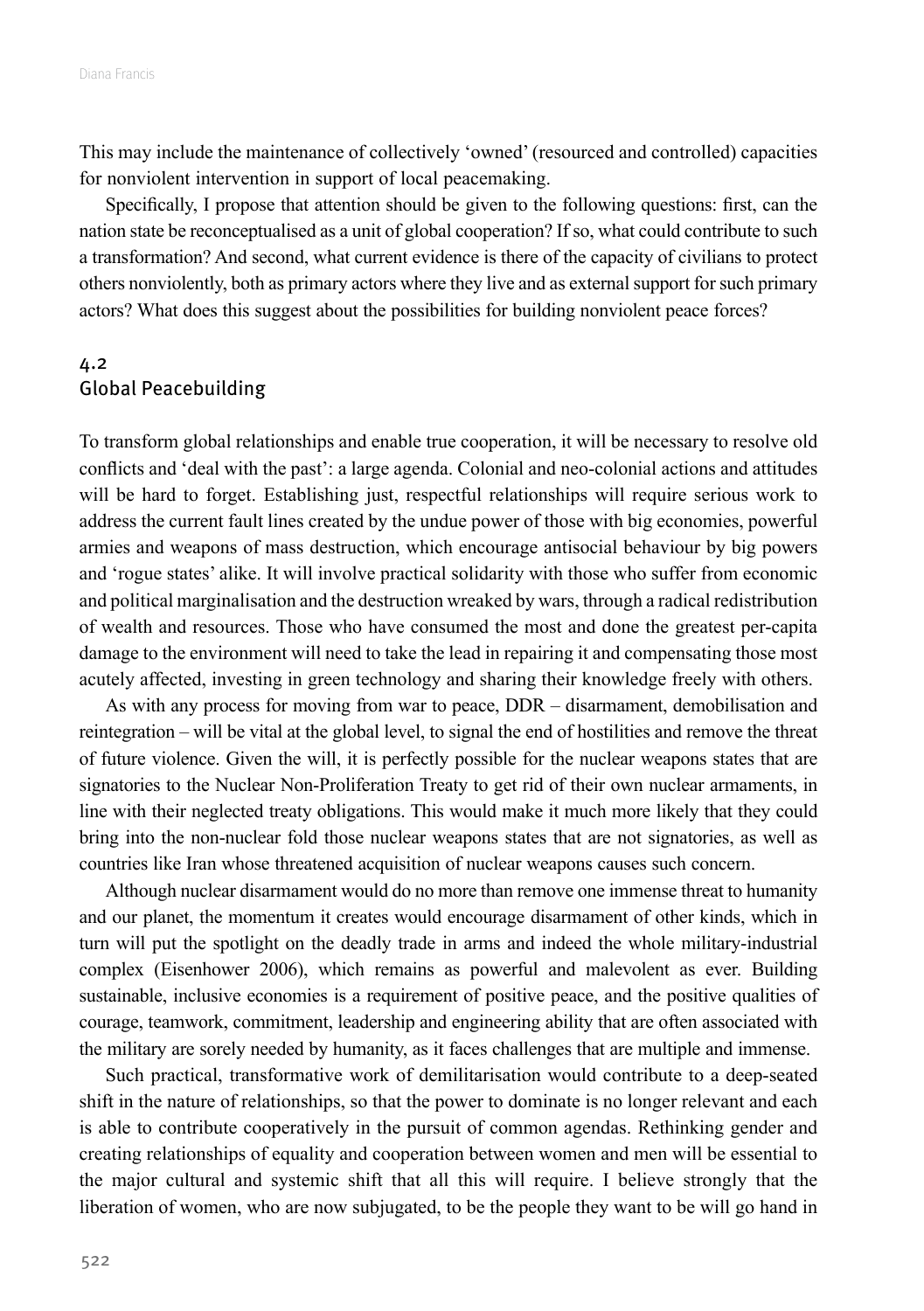<span id="page-18-0"></span>hand with the liberation of men from the functions of control and domination.

I suggest the following questions for further research: first, what structures and processes can enable disparate movements to unite effectively around a common cause, in order to form a global peace constituency and generate the will for the above shifts? Second, how can theory on demilitarisation in specific geographical contexts be applied globally and what strategies would such application suggest for global demobilisation, disarmament and reintegration/ economic conversion? And third, how can the antagonistic aspects of current international relationships be transformed, to the benefit of all?

# 5. Looking Forward: A Movement of Movements

Though what I am proposing amounts to a bid for conflict transformation on the grandest scale imaginable, I believe this to be the only realistic course. If we want to have an impact on conflict writ large, we must close the gap between our theoretical belief in nonviolent power and our currently inadequate practice in pursuing it. We must also close the gap between our approach to local peacebuilding, which is characterised by unequivocal advocacy of nonviolence, and our silence or ambivalence in relation to the violence of international actors, particularly when it takes place under the peacebuilding rubric.

I have argued in this chapter that the values and expertise for transforming conflict and building peace now need to be extended to the global context, in order to displace the habitual recourse to armed violence and the assumptions and systems that perpetuate it. That will involve a paradigm shift from contest and control to cooperation and interdependence. Nonviolent forms of power have shown their potential. They need to be fully developed for this transition to be possible, and nothing less than a sustained, cogent and global peace constituency will be sufficient to bring it about.

To achieve that, we need also to bridge the gap between professionalism and activism, taking our own power as citizens seriously and becoming part of a global movement for the abolition of war and the transformation of the mind-set it represents. We have the power and the responsibility to add our time, weight and knowledge to movements in our home countries. They need us, and the experience of working with them will enrich our work elsewhere. We must also use our influence directly at the political level to help change policy there. Many of our organisations already have the necessary connections and increasingly are using them. More must join them and the goal must become more ambitious, so that rather than being co-opted into power agendas that contradict our values, we begin to change the values and agendas of governments. The current level of global threats to peace, justice and survival is high, and rising. Our interdependence is clearer than ever. We need a rapid shift in culture and systems to reflect this reality.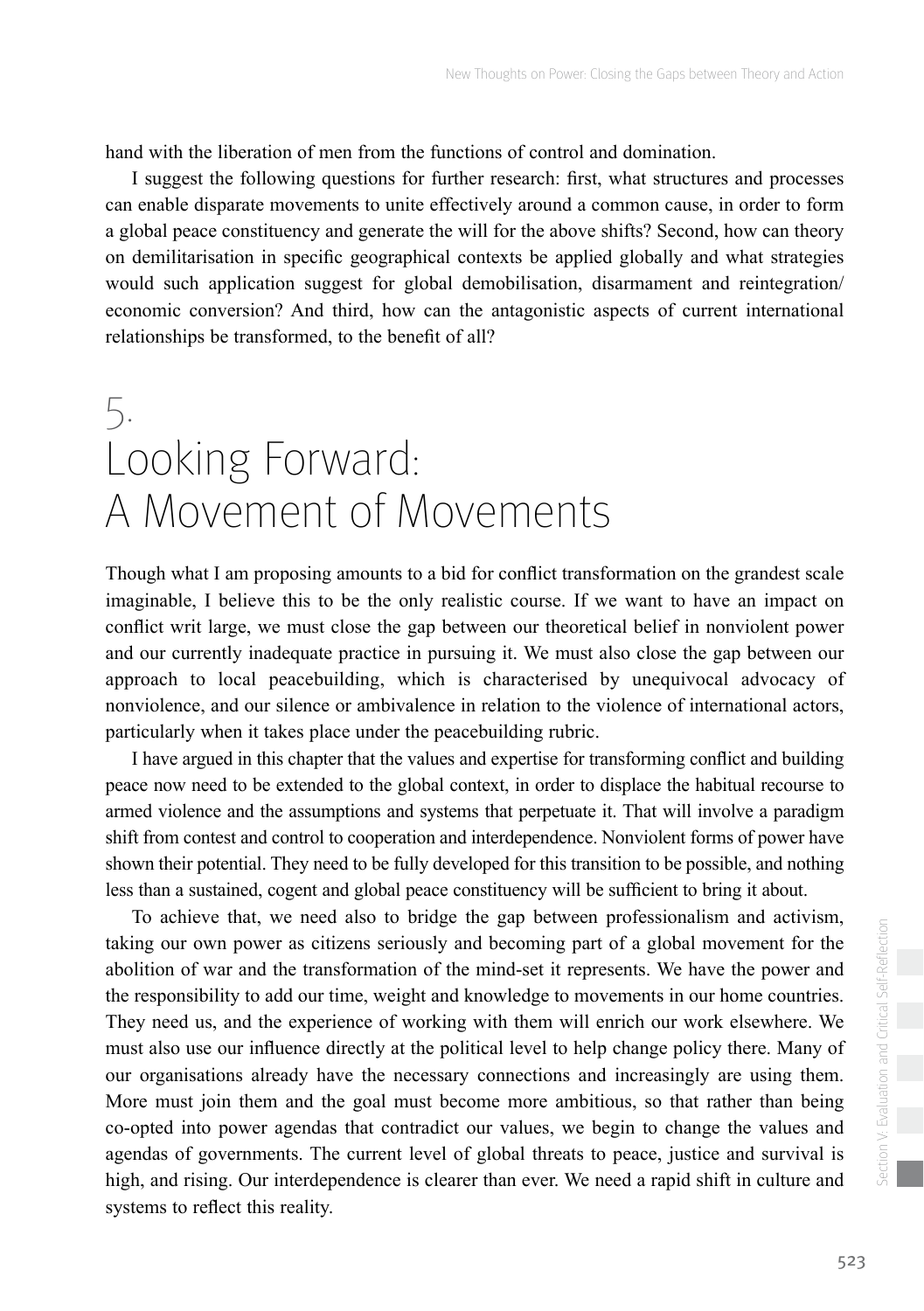# <span id="page-19-0"></span>6. References

- Ackerman, Peter and Jack Duvall 2000. *A Force More Powerful. A Century of Nonviolent Conflict.*  New York and Basingstoke: Palgrave MacMillan.
- Anderson, Mary B. and Lara Olson 2003. *Confronting War. Critical Lessons for Peace Practitioners.*  Cambridge, MA: CDA Collaborative Learning Projects. Available at [www.cdainc.com/cdawww/pdf/book/confrontingwar\\_Pdf1.pdf.](http://www.cdainc.com/cdawww/pdf/book/confrontingwar_Pdf1.pdf)
- Berdal, Mats and David Malone (eds.) 2000. *Greed and Grievance: Economic Agendas in Civil Wars.* Colorado and London: Lynne Rienner.
- Clark, Howard, Javier Gárate, Joanne Sheehan and Dorie Wilsnack 2009. *Handbook for Nonviolent Campaigns.* London: War Resisters International (WRI). Available at [www.wri-irg.org/pubs/NonviolenceHandbook.](http://www.wri-irg.org/pubs/NonviolenceHandbook)
- Cockburn, Cynthia 2007. *From Where We Stand: War, Women's Activism and Feminist Analysis.*  London: Zed Books.
- Eisenhower, Dwight D. 2006. *The Military-Industrial Complex: The Farewell Address of Dwight D. Eisenhower, With an Introduction by Jesse Smith. Basementia Publications [Online]:* www.basementiapublications.com.
- Eisler, Riane 1990. *The Chalice and the Blade: Our History, Our Future.* London: Unwin Paperbacks. Ferguson, Brian 2003. 'The Birth of War', in: *Natural History*, 112(6), 28-34.
- Fisher, Simon and Lada Zimina 2009. Just Wasting Our Time? Provocative Thoughts for Peacebuilders, in: Peacebuilding at a Crossroads? Dilemmas and Paths for Another Generation. (Berghof Handbook Dialogue No 7.) Berlin: Berghof Research Center, 11-35. Available at [www.berghof-conflictresearch.org/dialogue-series/no.-7-peacebuilding-at-a-crossroads/.](http://www.berghof-conflictresearch.org/dialogue-series/no.-7-peacebuilding-at-a-crossroads/)
- Francis, Diana 2010. *From Pacification to Peacebuilding: A Call to Global Transformation.* London: Pluto Press.
- Francis, Diana 2006. Pacifism and the Responsibility to Protect, in: *CCTS Review* no 31, June 2006. Available at [www.c-r.org/ccts/ccts31/index.htm](http://www.c-r.org/ccts/ccts31/index.htm).
- Francis, Diana 2004a. *Rethinking War and Peace*. London: Pluto Press.
- Francis, Diana 2004b. Culture, Power Asymmetries and Gender in Conflict Transformation, in: Alex Austin, Martina Fischer and Norbert Ropers (eds.). *Transforming Ethnopolitical Conflict. The Berghof Handbook.* Wiesbaden: VS Verlag für Sozialwissenschaften, 91-107. Available at www. berghof-handbook.net.
- Francis Diana 2002. *People, Peace and Power: Conflict Transformation in Action.* London: Pluto Press. Galtung, Johan 1990. Cultural Violence, in: *Journal of Peace Research*, 27(3), 291-305.
- Gandhi, Mohandas K. 1945. *Constructive Programme: Its Meaning and Place.* Ahmedabad: Navajivan Trust. Revised and enlarged edition. Available at<http://ascjnu.tripod.com/const.txt> [Reprint 1991].